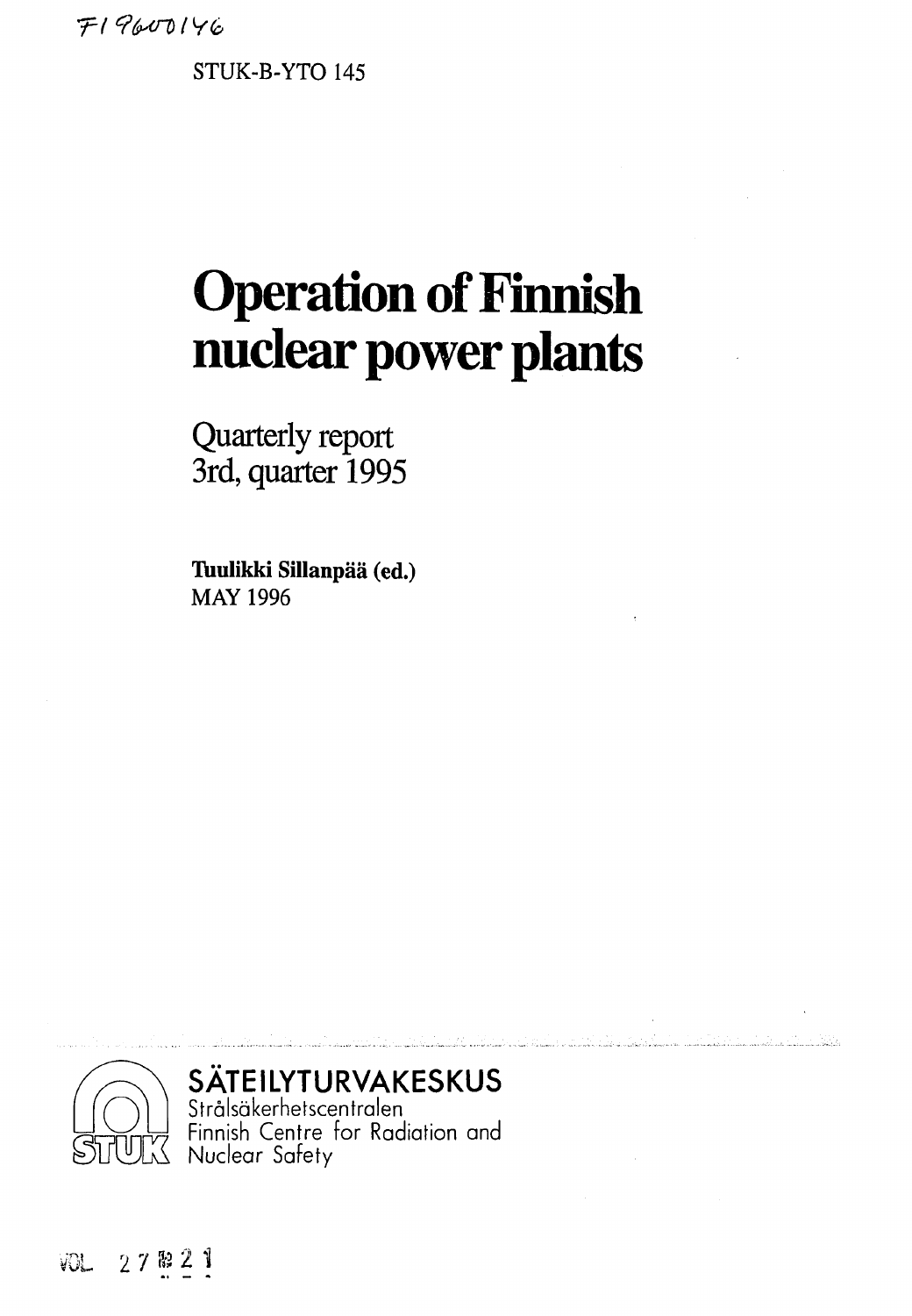STUK-B-YTO 145 MAY 1996

# **Operation of Finnish nuclear power plants**

Quarterly report, 3rd quarter 1995

**Tuulikki Sillanpää (ed.)** Nuclear Safety Department

FINNISH CENTRE FOR RADIATION AND NUCLEAR SAFETY P.O.BOX 14, FIN-00881 HELSINKI, FINLAND Tel.+358-0-759881 Fax +358-0-75988382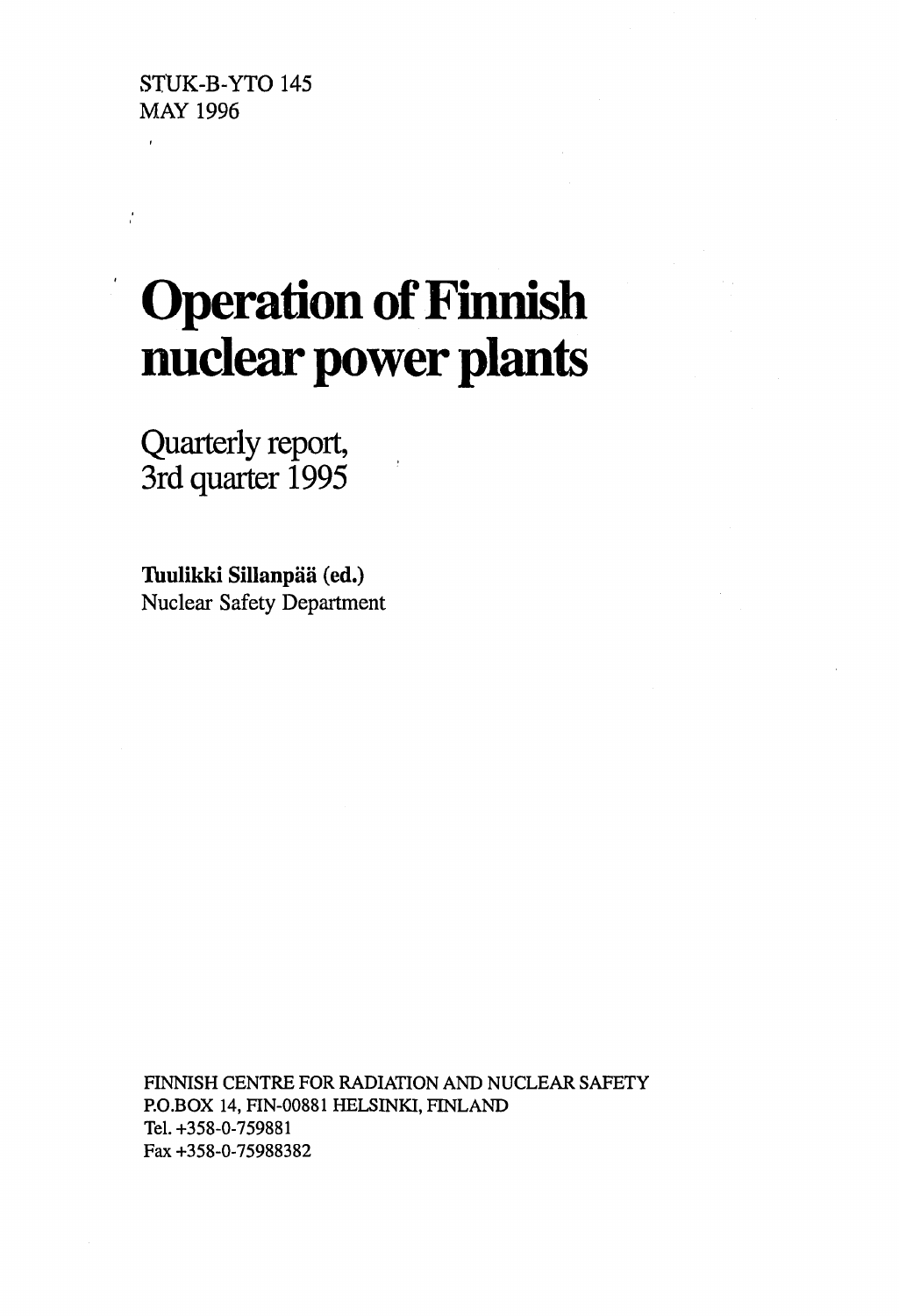This translation is an abridged version of the original text which is in Finnish.

ISBN 951-712-126-1<br>ISSN 0781-2884 0781-2884

OyEditaAb Helsinki 1996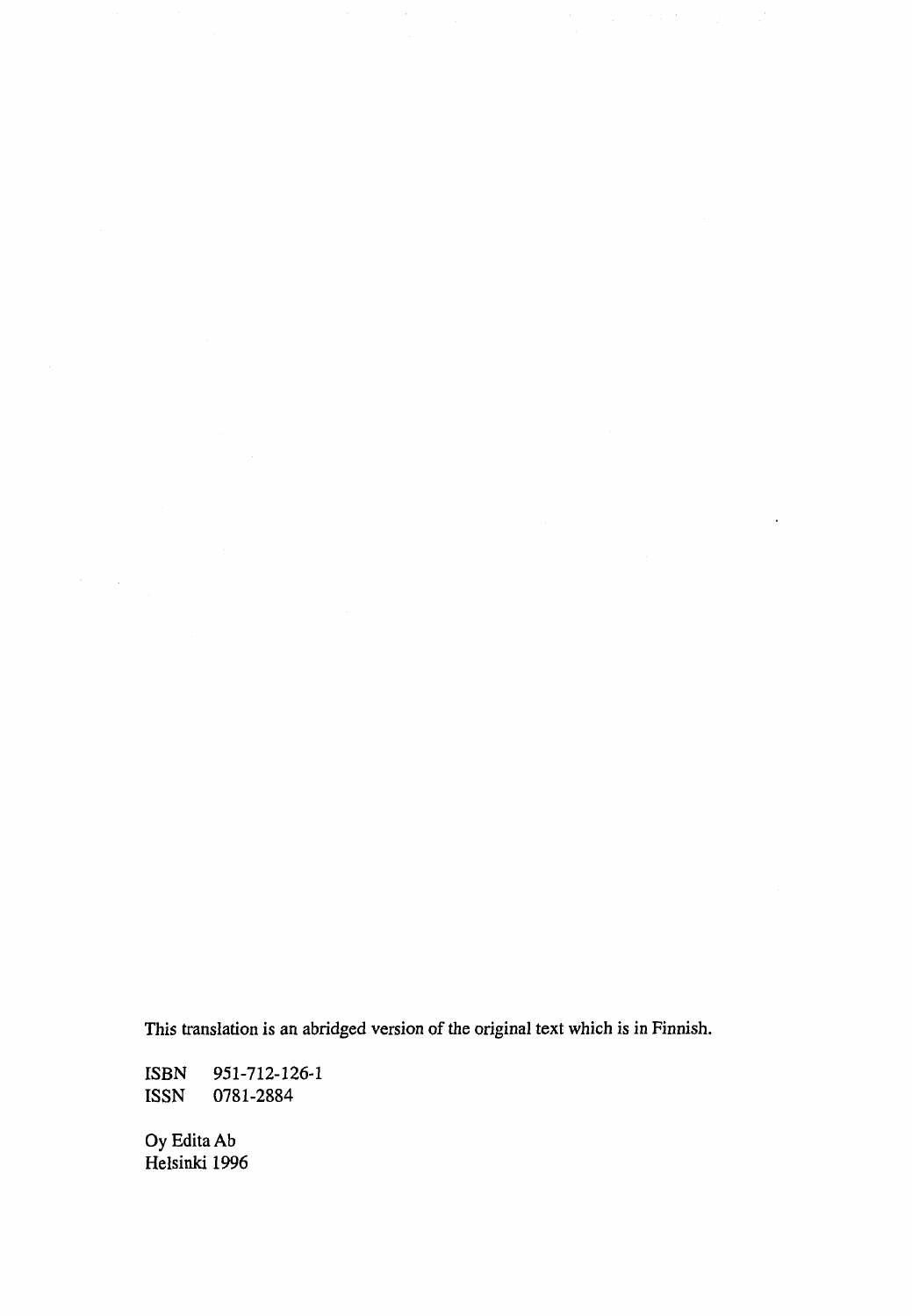*SILLANPÄÄ, Tuulikki (ed.). Operation of Finnish Nuclear power plants. Quarterly report,* 3rd quarter 1995. STUK-B-YTO 145. Helsinki 1996. 19 pp. + Appendices 2 pp.

**ISBN** 951-712-126-1 **ISSN** 0781-2884

Keywords: PWR, BWR, NPP operating experience

### ABSTRACT

Quarterly Reports on the operation of Finnish nuclear power plants describe events and observations relating to nuclear and radiation safety which the Finnish Centre for Radiation and Nuclear Safety (STUK) considers safety significant. Safety improvements at the plants arc also described. The Report includes a summary of the radiation safety of plant personnel and of the environment and tabulated data on the plants' production and load factors.

Except for the annual maintenance outages of Loviisa plant units and for TVO II's brief outage to repair a failed component, Finnish nuclear power plant units were in power operation in the third quarter of 1995. The load factor average of all plant units was 90.4 %.

Events in this quarter were level 0 on the INES scale.

Occupational doses and radioactive releases off-site were below authorised limits. Radioactive substances were measurable in samples collected around the plants in such quantities only as have no bearing on the radiation exposure of the population.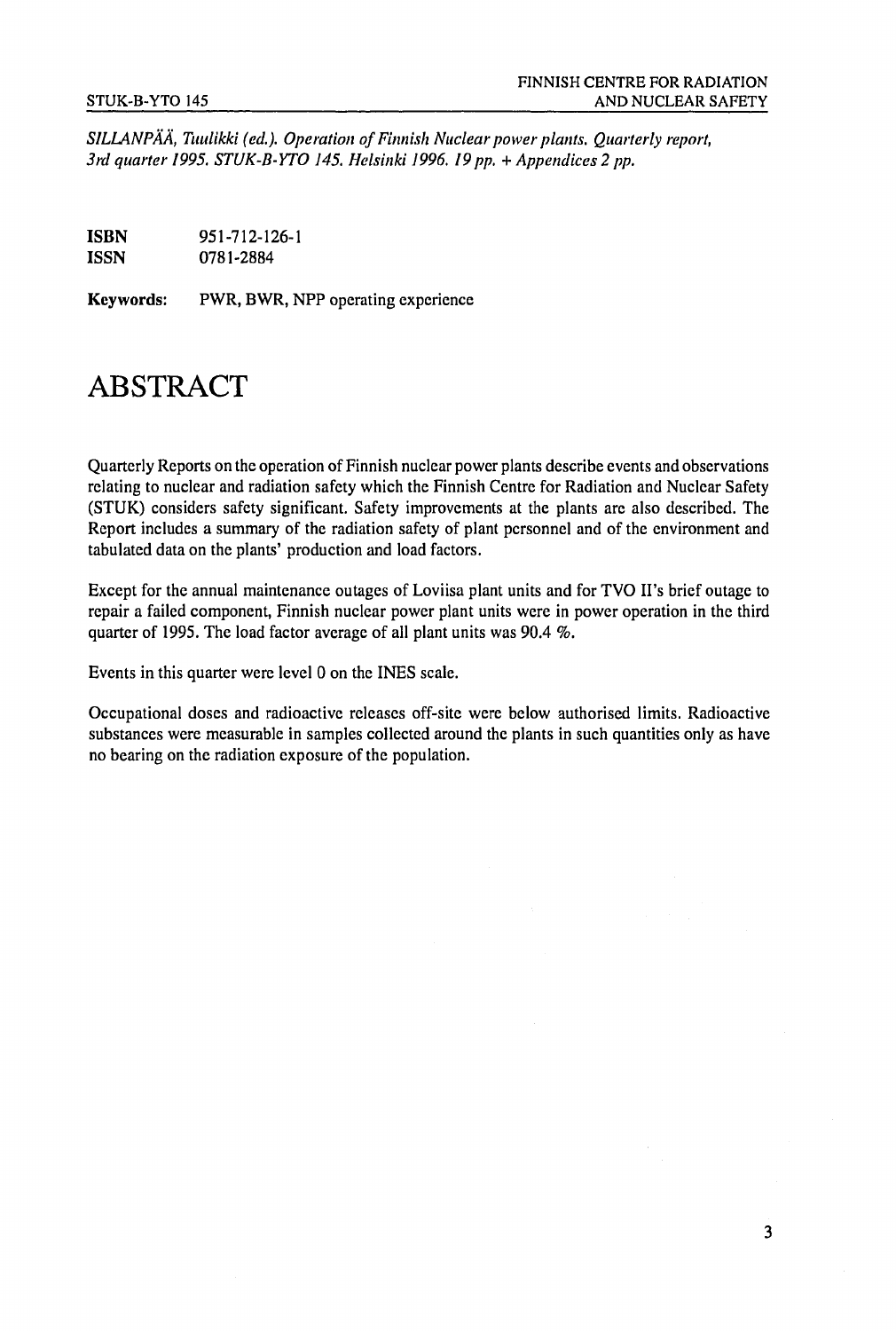## **CONTENTS**

|                | ABSTRACT                                                                             | Page              |
|----------------|--------------------------------------------------------------------------------------|-------------------|
| $\mathbf{1}$   | <b>INTRODUCTION</b>                                                                  | 5                 |
| $\overline{2}$ | <b>OPERATION OF NUCLEAR POWER PLANTS IN JULY-SEPTEMBER 1995</b>                      | 6                 |
|                | 2.1 Production data                                                                  | 6                 |
|                | 2.2 Annual maintenance outage at Loviisa 1                                           | 10                |
|                | 2.3 Annual maintenance outage at Loviisa 2                                           | 10                |
|                | 2.4 Cold shutdown at TVO II                                                          | 10                |
| 3              | <b>EVENTS AND OBSERVATIONS</b>                                                       | $12 \overline{ }$ |
|                | Loviisa 1                                                                            | .12               |
|                | 3.1 Deviation from the Technical Specifications during Loviisa 1 start-up            | 12                |
|                | Loviisa 2                                                                            | 13                |
|                | 3.2 Carbon dioxide extinguisher system tripped and the oxygen content in the ADP and |                   |
|                | control rooms was reduced in consequence                                             | 13                |
|                | 3.3 Nuclear fuel cladding leaks                                                      | 13                |
|                | TVO I No reportable events                                                           | 15                |
|                | TVO II No reportable events                                                          | 15                |
| 4              | <b>RADIATION SAFETY</b>                                                              | 16                |
|                | 4.1 Occupational exposure                                                            | 16                |
|                | 4.2 Radioactive releases into the environment                                        | 16                |
|                | 4.3 Environmental monitoring                                                         | 16                |
| 5              | SAFETY IMPROVEMENTS AT NUCLEAR POWER PLANTS                                          | 19                |
|                | Appendix 1: Regulatory control of nuclear power plants                               | 20                |
|                | Appendix 2: Plant data                                                               | 21                |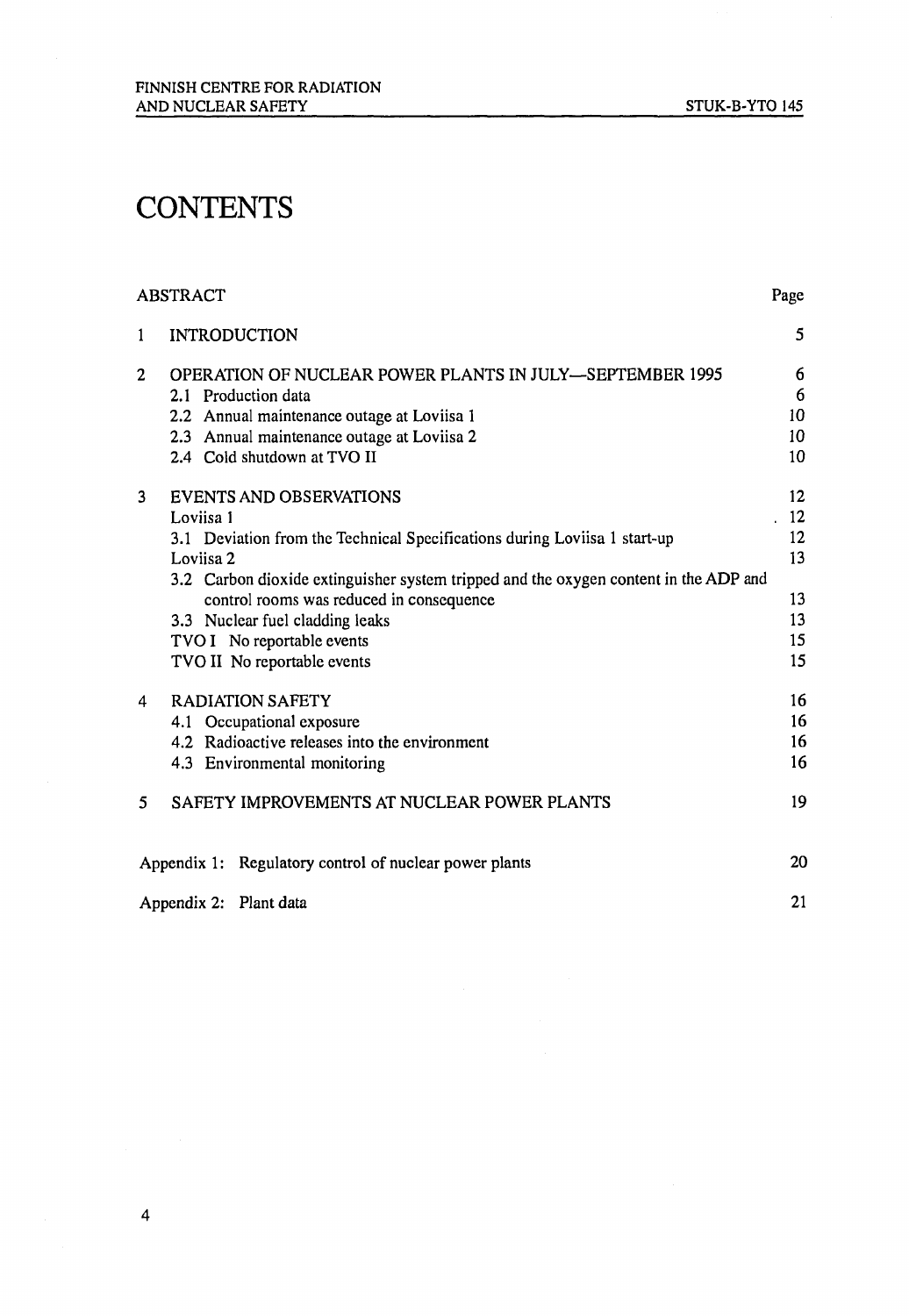### 1 INTRODUCTION

According to the Nuclear Energy Act (990/87), regulatory control of the use of nuclear energy belongs to the Finnish Centre for Radiation and Nuclear Safety (STUK). The Centre's functions also include regulatory control of physical protection, emergency preparedness and nuclear material safeguards. The scope of nuclear power plant regulatory control and inspections is given in Appendix 1 and general information about Finnish plants in Appendix 2.

STUK publishes quarterly a report on the operation of Finnish nuclear power plants. In this report, plant events and observations in each quarter are described, tabulated data on the plants' production and availability factors are given and the radiation safety of plant personnel and the environment is summarised. Safety improvements made at the plants and are also reported.

The report is based on information submitted to STUK by the utilities and on observations made by the Centre during its regulatory activities. The events described in the report are classified on the International Nuclear Event Scale (INES).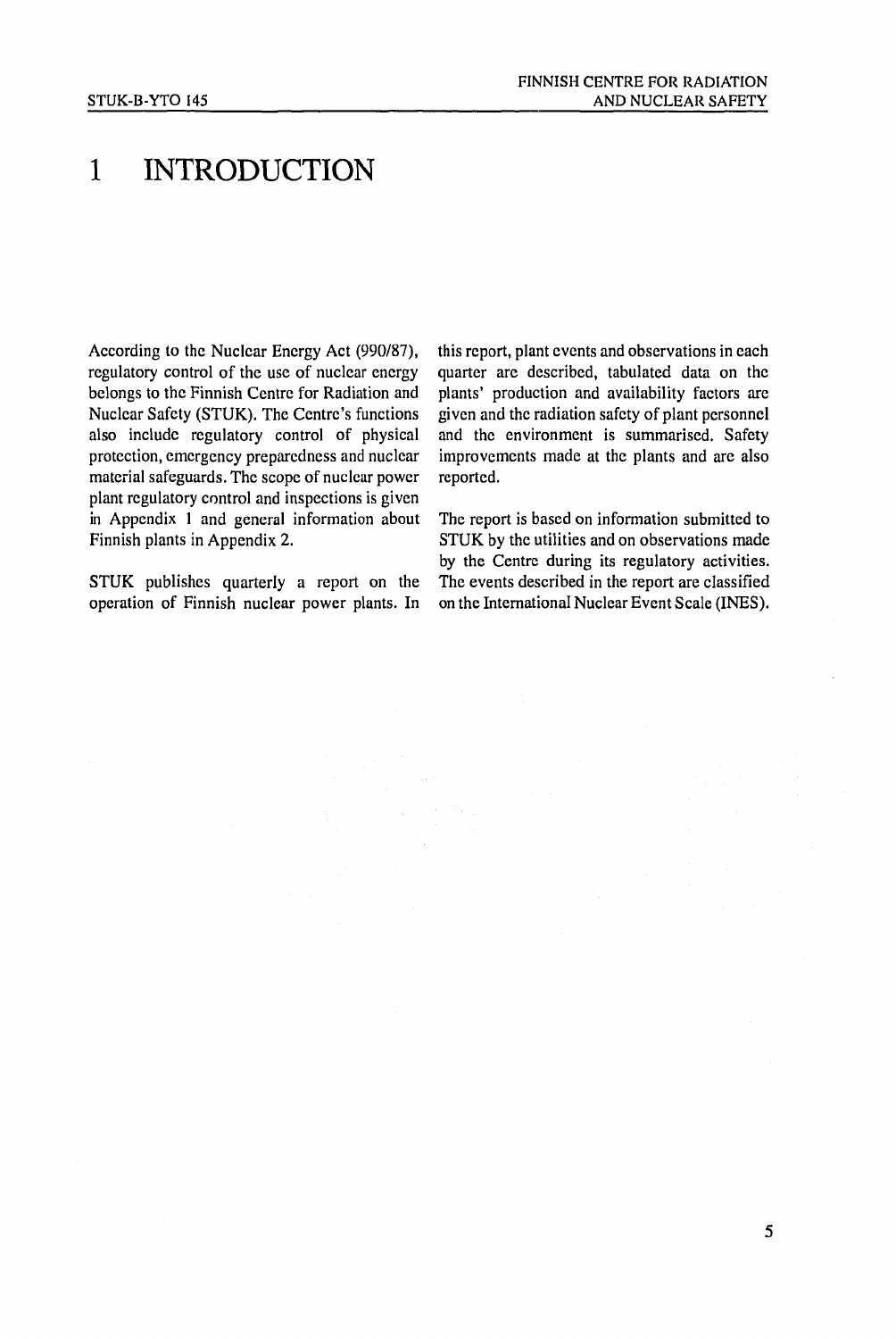## 2 OPERATION OF NUCLEAR POWER PLANTS IN JULY—SEPTEMBER 1995

*Except for the annual maintenance outages at Loviisa plant units and the brief break in production at TVOII to repair a failed component, Finnish nuclear power plant units were in power operation in the third quarter of 1995,*

**2.1 Production data** Detailed production and availability figures are given in Tables I ja II.

Nuclear's share of total electricity production Power diagrams describing electricity generation was 35.2 %. The load factor average the plant at each plant unit and the causes of power

was 35.2 %. The load factor average the plant at each plant unit and the causes of power units was 90.4 %.<br>
reductions are given in Figs 1—4. reductions are given in Figs 1—4.

|                                                                                                         |                              | <b>Electricity production</b><br>(gross, TWh) |                                 | Availability<br>factor $(\%)$ |                                 | Load<br>factor $(%)$                |
|---------------------------------------------------------------------------------------------------------|------------------------------|-----------------------------------------------|---------------------------------|-------------------------------|---------------------------------|-------------------------------------|
|                                                                                                         | Third<br>quarter<br>1995     | <b>From</b><br>beginning<br>of 1995           | <b>Third</b><br>quarter<br>1995 | From<br>beginning<br>of 1995  | <b>Third</b><br>quarter<br>1995 | <b>From</b><br>beginning<br>of 1995 |
| Loviisa 1<br>Loviisa <sub>2</sub><br><b>TVO I</b><br>TVO II                                             | 0.77<br>0.78<br>1.61<br>1.53 | 2.79<br>2.62<br>4.53<br>4.33                  | 80.5<br>81.2<br>100.0<br>98.2   | 93.4<br>87.9<br>95.4<br>92.8  | 75.0<br>76.3<br>98.9<br>94.5    | 91.4<br>86.1<br>94.0<br>90.0        |
| Availability factor = $\frac{generator \ synchronized (h)}{100 \%}$<br>calendar time (h)                |                              |                                               |                                 |                               |                                 |                                     |
| Load factor = $\frac{gross \text{ electricity production}}{300\%}$ .<br>rated power · calendar time (h) |                              |                                               |                                 |                               |                                 |                                     |

*Table I. Plant electricity production and availability.*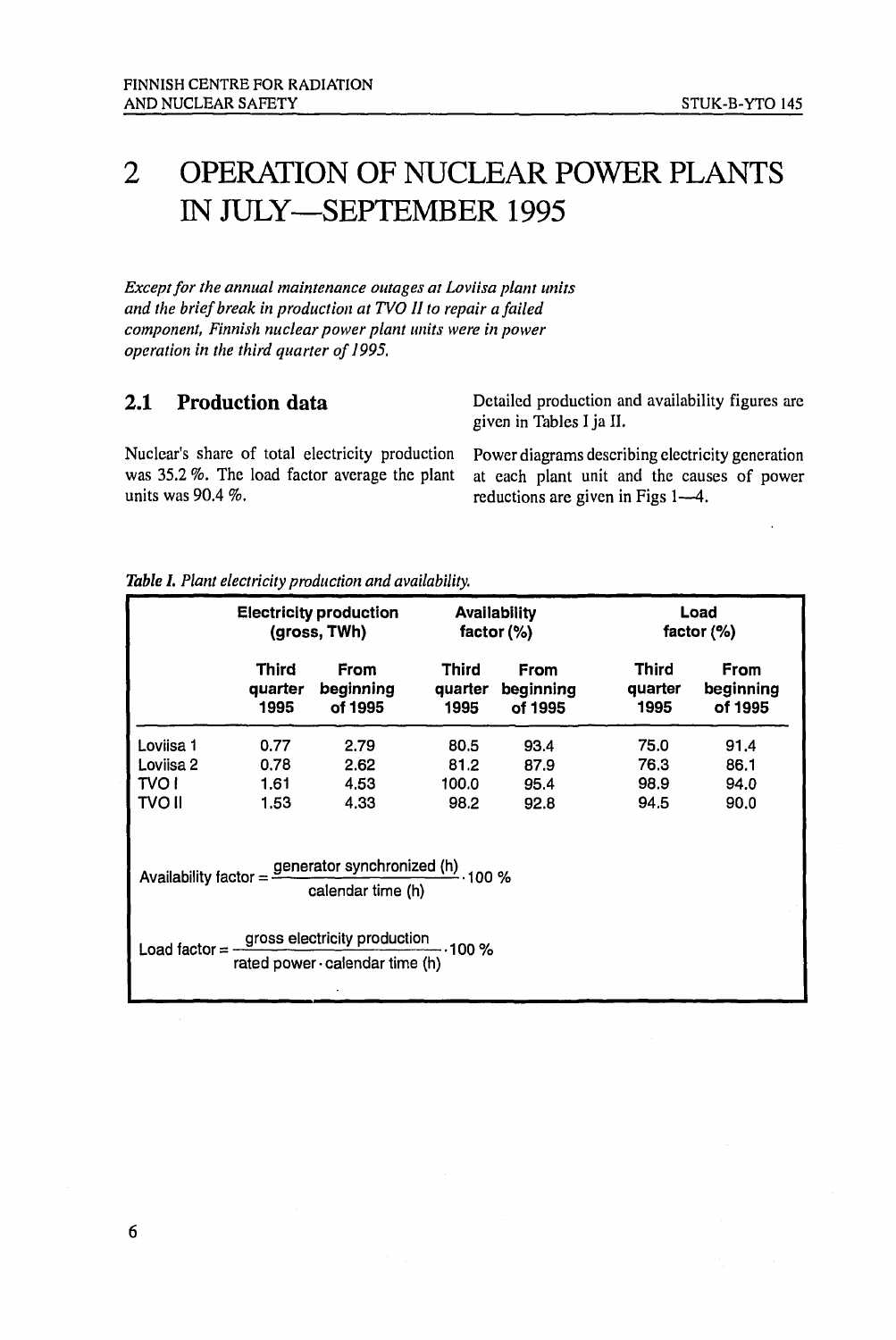|                                                                                 | <b>Third</b><br>quarter<br>1995 | <b>From</b><br>beginning<br>of 1995 | 1994 | 1993 |  |
|---------------------------------------------------------------------------------|---------------------------------|-------------------------------------|------|------|--|
| Nuclear electricity production<br>(net, TWh)'                                   | 4.5                             | 13.7                                | 18.3 | 18.8 |  |
| Total electricity production<br>in Finland (net, TWh)                           | 12.8                            | 44.1                                | 62.1 | 58.1 |  |
| Nuclear's share of total<br>electricity production (%)                          | 35.2                            | 31.1                                | 29.5 | 32.3 |  |
| Load factor averages<br>of Finnish plant units (%)                              | 86.2                            | 90.4                                | 90.0 | 92.8 |  |
| * Source: Statistics compiled by the Association of Finnish Electric Utilities. |                                 |                                     |      |      |  |

#### *Table II. Nuclear energy in Finnish electricity production.*

 $\ddot{r}$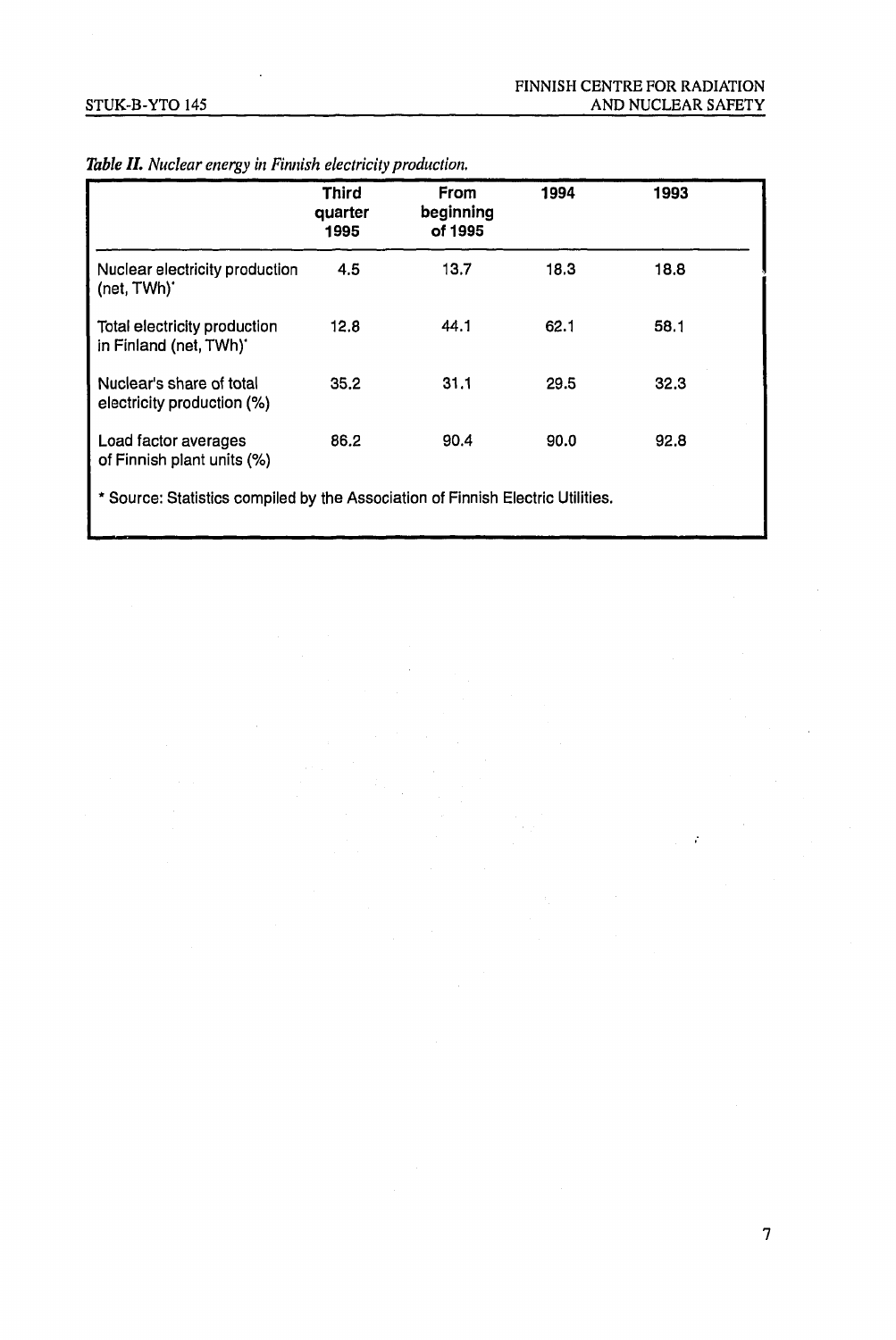#### FINNISH CENTRE FOR RADIATION AND NUCLEAR SAFETY STUK-B-YTO 145



*Fig 1. Daily average gross power of Loviisa 1 in July*—*September 1995.*



*Fig 2. Daily average gross power of Loviisa 2 in July*—*September 1995.*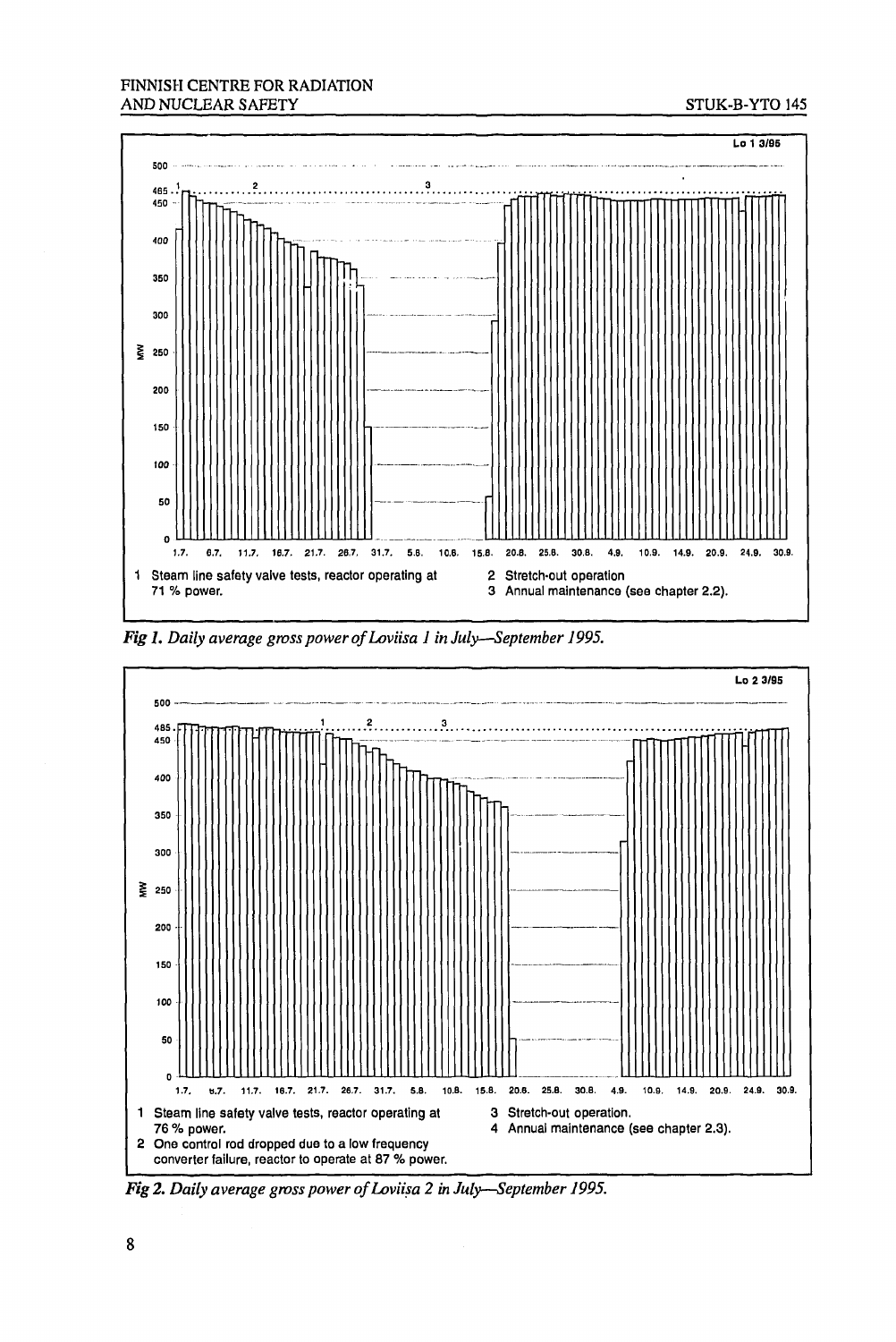#### STUK-B-YTO 145

#### FINNISH CENTRE FOR RADIATION AND NUCLEAR SAFETY



*Fig 3. Daily average gross power of TVO I in July—September 1995.*



**Fig** *4. Daily average gross power of TVO H in July—September 1995.*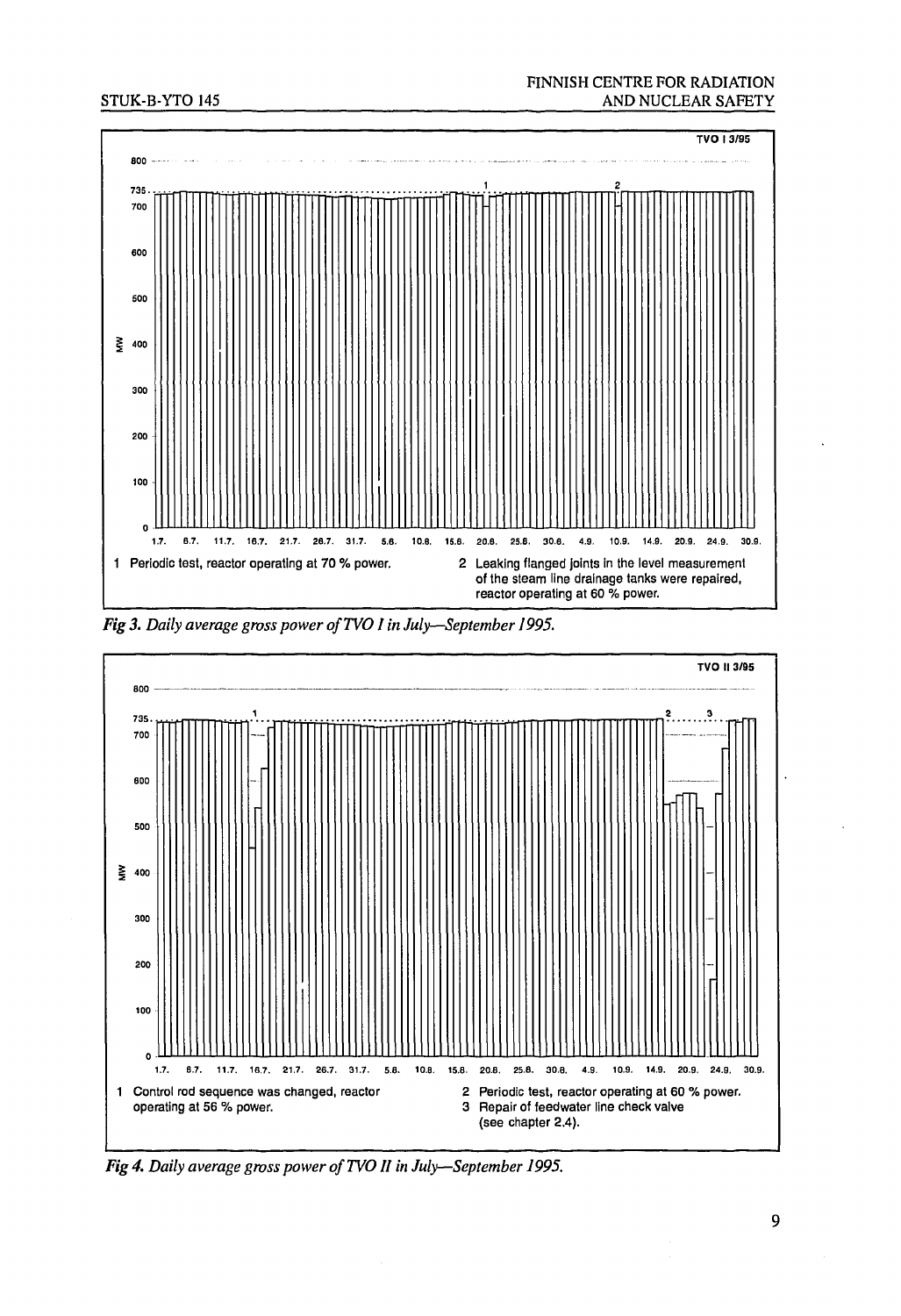#### 2.2 Annual maintenance outage at Loviisa l

Loviisa l's 18th refuelling and maintenance outage was from 29 July to 16 August 1995. The plant unit was off the national grid for 18 days.

Apart from Imatran Voima Oy's own personnel, the maximum number of contract personnel participating in this annual maintenance outage was about 800. The collective radiation dose incurred in outage work was 0.37 manSv ( 0.63 manSv in 1994). The highest individual dose was 7.2 mSv.

At the turbine plant, work to replace pipes and components continued and, at the same time, their structure and materials were changed to better withstand erosion-corrosion. On the primary side, major components were inspected according to programmes.

Modifications made during the outage to improve safety are described in chapter 5.

After the annual maintenance outage the plant unit was brought back on line 16 August 1995.

#### 2.3 Annual maintenance outage at Loviisa 2

Loviisa 2's 15th refuelling and maintenance outage was from 19 August to 5 September 1995. The plant unit was off the national grid for 17 days.

Apart from Imatran Voima Oy's own staff, the maximum number of contract personnel participating in this outage was about 800. The collective radiation dose incurred in outage work was 0.34 manSv (1.53 manSv in 1994). The highest individual dose was 9.8 mSv.

Modifications made during the outage to improve safety are described in chapter 5.

In the 1994 annual maintenance, all primary. circuit surfaces were chemically cleaned. The plant had been in operation for about one month

after the annual maintenance when the coolant outlet temperatures of bundles with zirconium spacers loaded into the centre of the reactor core began to rise. The temperatures in some other fuel bundles also rose slightly. The bundles with zirconium spacers were test bundles of a new type. At the end of January, the facility was brought down and the bundles with zirconium spacers were replaced with regular bundles having steel spacers. The rise in temperatures was caused by deposits accumulating on the lower surfaces of the bundles' spacers. It is possible that the deposits have, accumulated in consequence of the chemical cleaning of the primary circuit carried out in the 1994 annual maintenance outage.

The temperatures of some other bundles continued to rise even after the bundles with zirconium spacers had been removed. Set limits were not exceeded however and the matter was taken care of in the 1995 annual maintenance outage. To indentify the bundles on which the deposits accumulated, special equipment to measure the flow resistance was constructed at the plant to inspect the over 80 fuel bundles which were to be re-loaded to the reactor. About 30 bundles were rejected based on these measurements and they were replaced with bundles which had been removed from the reactor earlier and which had an equal burn-up.

The causes underlying the phenonmena relating to the accumulation of the deposits are not yet known. Investigations continue, however. Bundle temperatures and the amount of primary circuit impurities are under intensified monitoring.

When this annual maintenance was completed the plant unit was brought back on line 5 September 1995.

#### 2.4 Cold shutdown at TVO II

TVO II was brought to cold shutdown on 23 September 1995 to find out and repair a feedwater line check valve failure. The valve is in a pipeline penetrating the containment wall. During an accident condition, the valve's closure would prevent any release of radioactive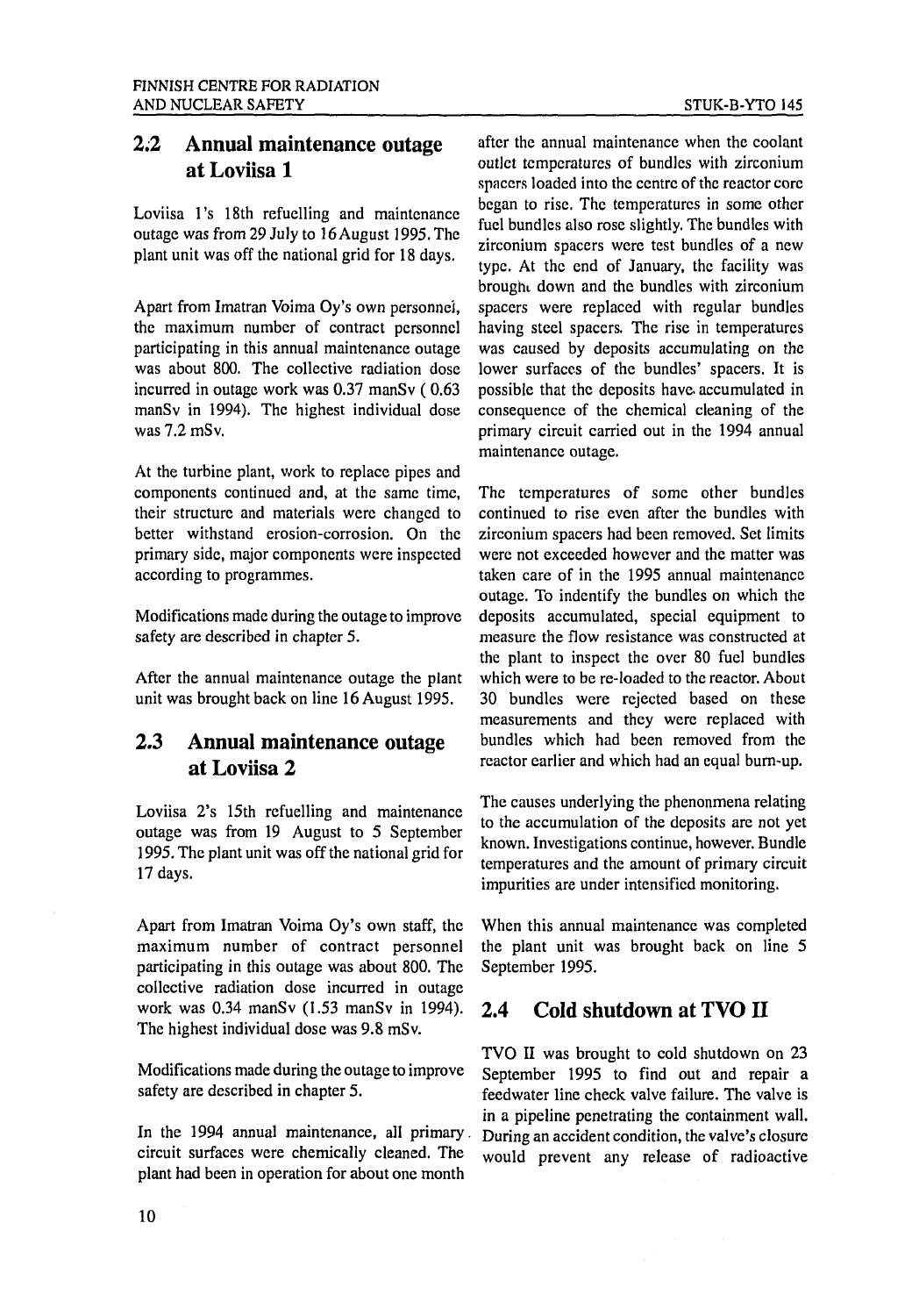substances outside the containment. The line also has another valve serving the same purpose.

Periodic tests had been performed on the valve on 17 September 1995. These did not give full confidence of valve closure and, therefore, the other valve in the pipeline was closed and the plant unit's power was reduced.

Examinations during the outage gave no definite explanation for the valve failure. It was also noted that the pressure differential across the valve disc would be larger under a potential accident condition than during the test, which would have brought about the valve's correct closure. The valve's inner parts were replaced, except for the position indication mechanism. The repaired valve did not pass the lcaktightncss test and was rc-opencd. The new disc fitted into the valve was replaced with the old disc. The surfaces of the valve's disc and chamber were ground, whereafter the valve operated flawlessly.

The plant unit was brought back on line 24 September 1995.

ż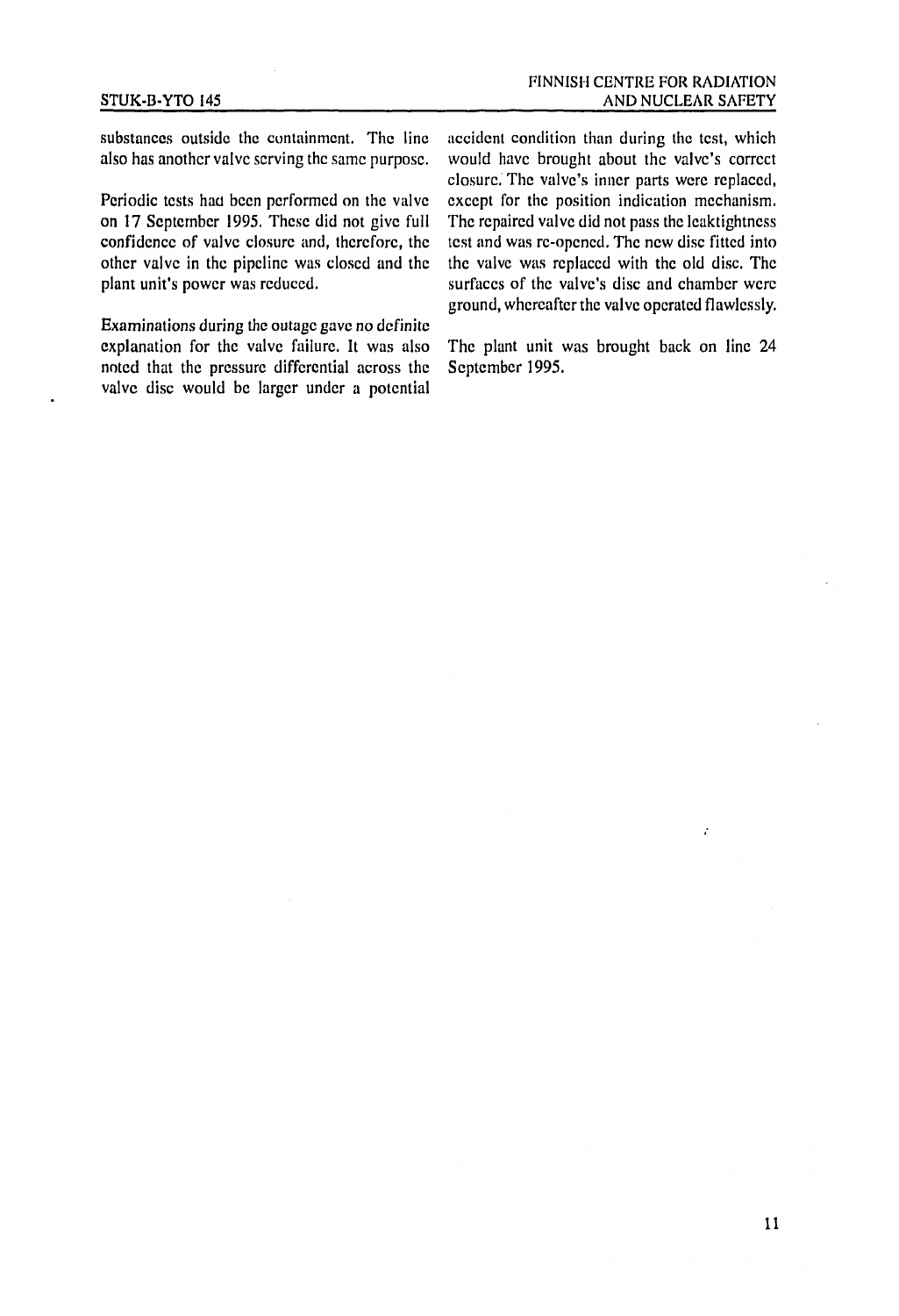## 3 EVENTS AND OBSERVATIONS

#### Loviisa 1

*In the third quarter of 1995, a deviation from the Technical Specifications occurred during Loviisa 1 start-up. This event did not significantly decrease the plant's safety level and was assigned level 0 on the INES scale.*

### 3.1 Deviation from the Technical Specifications during Loviisa 1 start-up

In a control room inspection on 15 August 1995 during the start-up of Loviisa 1 it was detected that one plant make-up system valve had remained in an intermediate position after the tripping of its actuator's torque protection. Operators closed the valve and separated its power supply from the switchplant and also coupled the necessary water supply by opening a corresponding valve in the parallel subsystem. They interpreted these two valves as equals in terms of safety functions and thought the measures taken met the requirements of the Technical Specifications. After administrative readiness inspections relating to start-up, the plant unit was given permission to switch from hot standby to start-up state.

Later in the evening when the valve's limits were checked, it was found out that the valve itself, not the actuator, had failed. Having assessed the situation the operators decided to proceed with the plant's start-up. They interpreted that the requirements of the Technical Specifications were fulfilled by the same corrective measures as previously. The valve's repair was postponed until the following morning. The plant switched to power operation on 16 August 1995 and the valve repair was accomplished on 17 August 1995.

Three days are allowed in the Technical Specifications for the repair of a failed valve during operational states. If attempts to repair the failure are not successful within this time, the plant must be brought to shutdown state. According to the Technical Specifications,

switching from hot standby to start-up state and from start-up state to power operation is not allowed during repairs. The Technical Specifications were deviated from twice during the repair of this valve. Compliance with the Technical Specifications would have required the valve's repair in the operational state in which the plant was when the failure was detected, i.e. in hot standby. The Technical Specifications do not allow the use of an optional process coupling to switch from one plant operational state to another for fault repair.

The failure was not disclosed until the checking of the administrative readiness for start-up prior to applying for a "dilution permit" which includes a review of the monitoring and inspection locations and items relating to safe plant start-up. When reviewing the results of control room inspection, the deviating basic states of plant make-up system valves had been detected but their causes were not adequately examined and, therefore, the valve's failure was not observed by those carrying out the inspection. Since the work order concerning the failure was only made after the dilution permit had been granted, so, on the basis of the work order system, checking what work was unfinished could not reveal the valve's failure.

This valve failure did not significantly reduce the plant safety level. The required safety functions would have taken place with the existing couplings almost as if the situation had been normal, and the Finnish Centre for Radiation and Nuclear Safety would have granted a temporary deviation permit on request on the basis of which the facility could have been started up in due compliance with even the administrative requirements.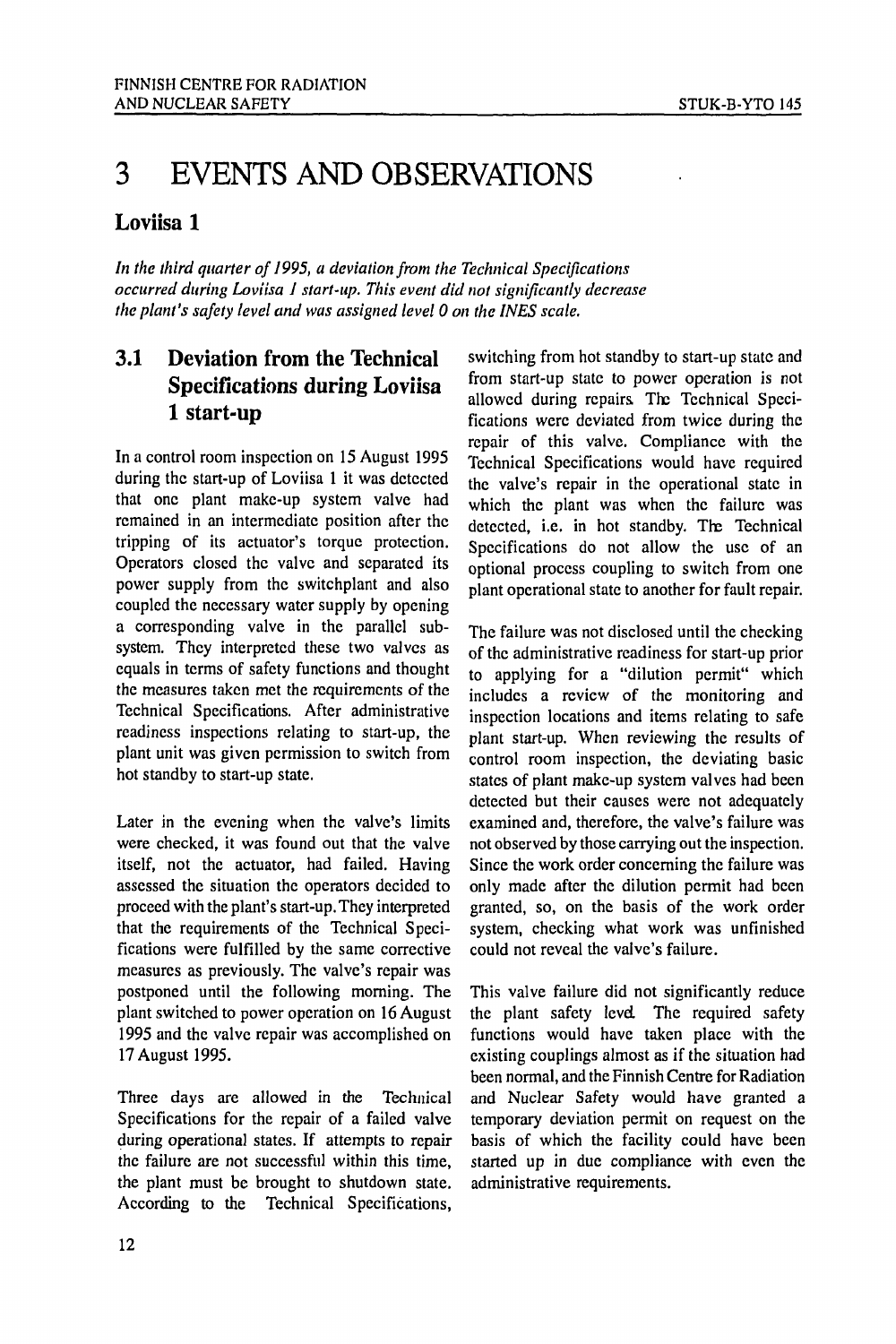#### Loviisa 2

*In the third quarter of J995, the oxygen content in the ADP and control rooms of Loviisa 2 decreased momentarily when the carbon dioxide extinguisher system for putting out fires erroneously tripped. The event is level 0 on the INES scale. When the Loviisa 2 annual maintenance ended, and immediately after start-up, a fuel leak was observed in the reactor. This event is level 0 on the INES scale.*

### 3.2 Carbon dioxide extinguisher system tripped and the oxygen content in the ADP and control rooms was reduced in consequence

Two control building fire detection system main cables inside the outer wall of the Loviisa 2 control building were cut off when a hole was bored in the wall. Consequently, some of the control building fire dectection circuits gave an alarm signal which, for its part, tripped the carbon dioxide extinguisher system into the shallow instrumentation duct below the floor of the ADP room. The "elevated" floor of the room is not leaktight and some carbon dioxide escaped from the instrumentation duct to the ADP room and, to a lesser extent, also to the control room. This event occurred on 25 July 1995 in connection with modifications to improve safety.

The fire detection circuits which gave an alarm signal were disconnected from operation for the duration of the repair of the main cables. The repair took 12 hours. To ensure plant fire safety, fire guards checked rooms which had no fire circuits in operation. Also additional initial extinguishing equipment were brought to the rooms.

Half of the carbon dioxide extinguisher system's ten bottles became empty. The empty bottles were filled up the next day and the system was operational again in 22 hours from the event.

The tripping of the carbon dioxide extinguisher system to below the ADP room floor did not endanger personnel safety. After the system's tripping, oxygen content measurements were conducted in the ADP room and the main control room next to it. The oxygen content in the computer room was observed to have reduced so much that staying there would have been highly dangerous. The oxygen content in the main control room fell only 1—2 percentage units, so working there could be continued.

In connection with corresponding repairs and modifications, Imatran Voima Oy aims to find methods for locating cables inside concrete structures To ensure personnel safety, the company investigates whether the carbon dioxide systems can be replaced with other fire extinguisher systems in the vicinity of quarters with continuous manning.

#### 3.3 Nuclear fuel cladding leaks

After the annual maintenance outage at Loviisa 2, a fuel leak was observed in the reactor. Towards the end of September, it was assessed, on the basis of primary coolant fission product activity concentrations, that there may be more than one leaking fuel rod in the reactor.

A minor fuel cladding leak observation was made at Loviisa 2 in early 1995 which was based on primary water activity (STUK-B-YTO 135). In conjunction with the reactor's shutdown for annual maintenance outage, distinct releases of iodine and caesium isotopes were observed indicating a slighly larger fuel leak. On the basis of the ratio of activity concentrations of the caesium isotopes, the leaking bundle was assessed to have a high burn-up. Leak detection was carried out before refuelling and two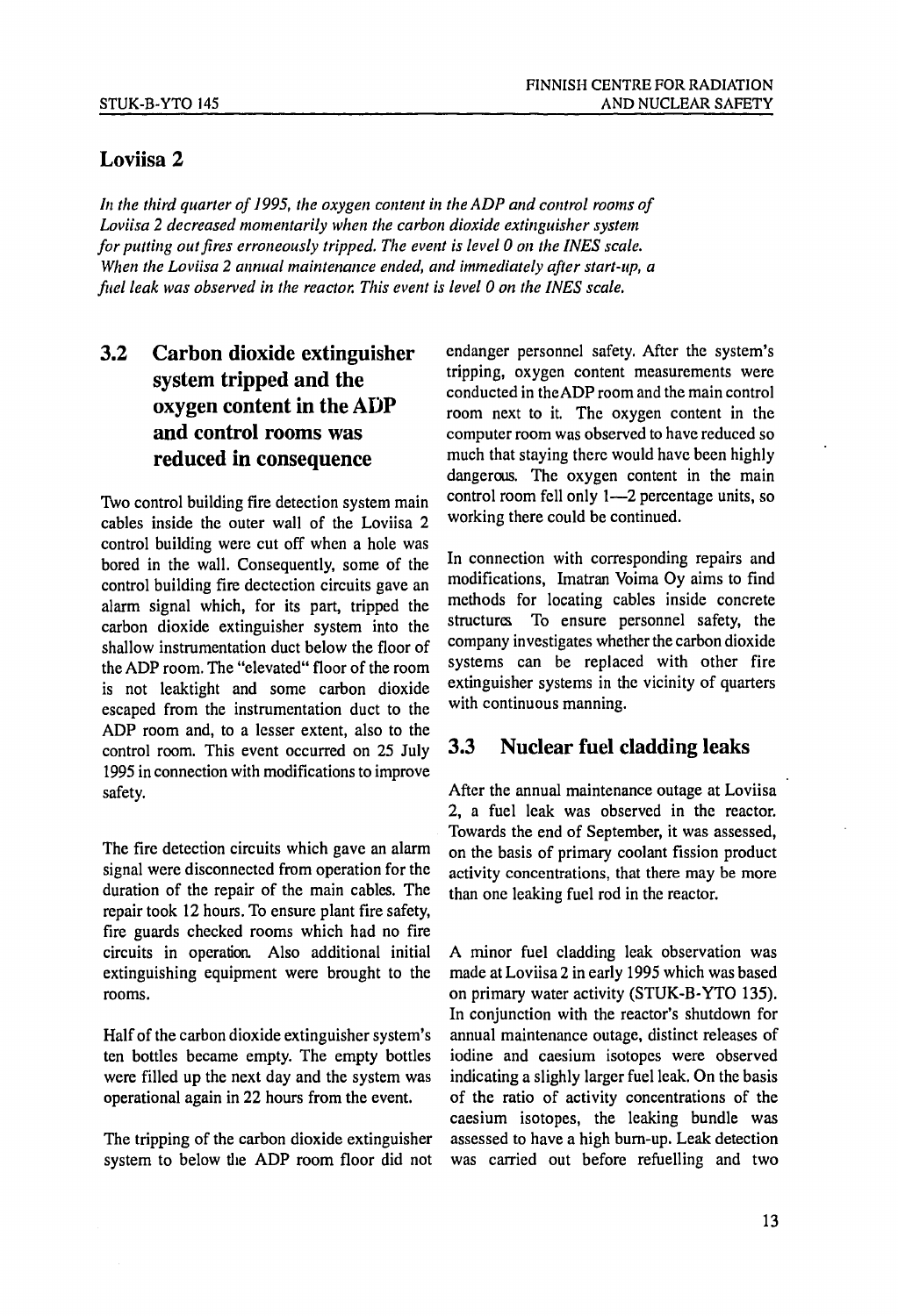leaking fuel bundles were detected. Both had been in the reactor for three cycles and were due for removal from the reactor. The leaking bundles were removed from service.

After completion of the annual maintenance fuel was observed to leak again. On the basis of the fission product activities of primary circuit water the leak was first attributed to a small cladding failure through which only noble gases were released. After mid-September, noble gas and iodine activities began rising faster than before, however, and their behaviour deviated from previous experience. By the end of September, the concentrations of the noble gas isotope xenon-133 and of the iodine-131 isotope were ca. tenfold compared with values measured immediately after start-up. The noble gas total concentration, however, was less than one tenth and that of iodine isotopes less than a hundredth part of the limits set in the Technical Specifications.

On the basis of the primary circuit activities, the fuel leak was assessed to be an open cladding failure which allowed primary coolant contact with uranium dioxide. It was assessed there were several leaking fuel rods.

The propagation of the fuel leak was monitored by continuous activity measurements and laboratory measurements of the primary coolant specific acitivity once a day.

If significant unexpected changes do not occur in the extent of the fuel failure and if the primary circuit water fission product concentrations do not exceed the limits set in the Technical Specifications, the fuel leak does not prevent the safe operation of the plant unit.

The fuel bundles containing leaking fuel rods were located and removed from the reactor in an additional maintenance outage held in the fourth annual quarter and which is reported for in the respective quarterly report.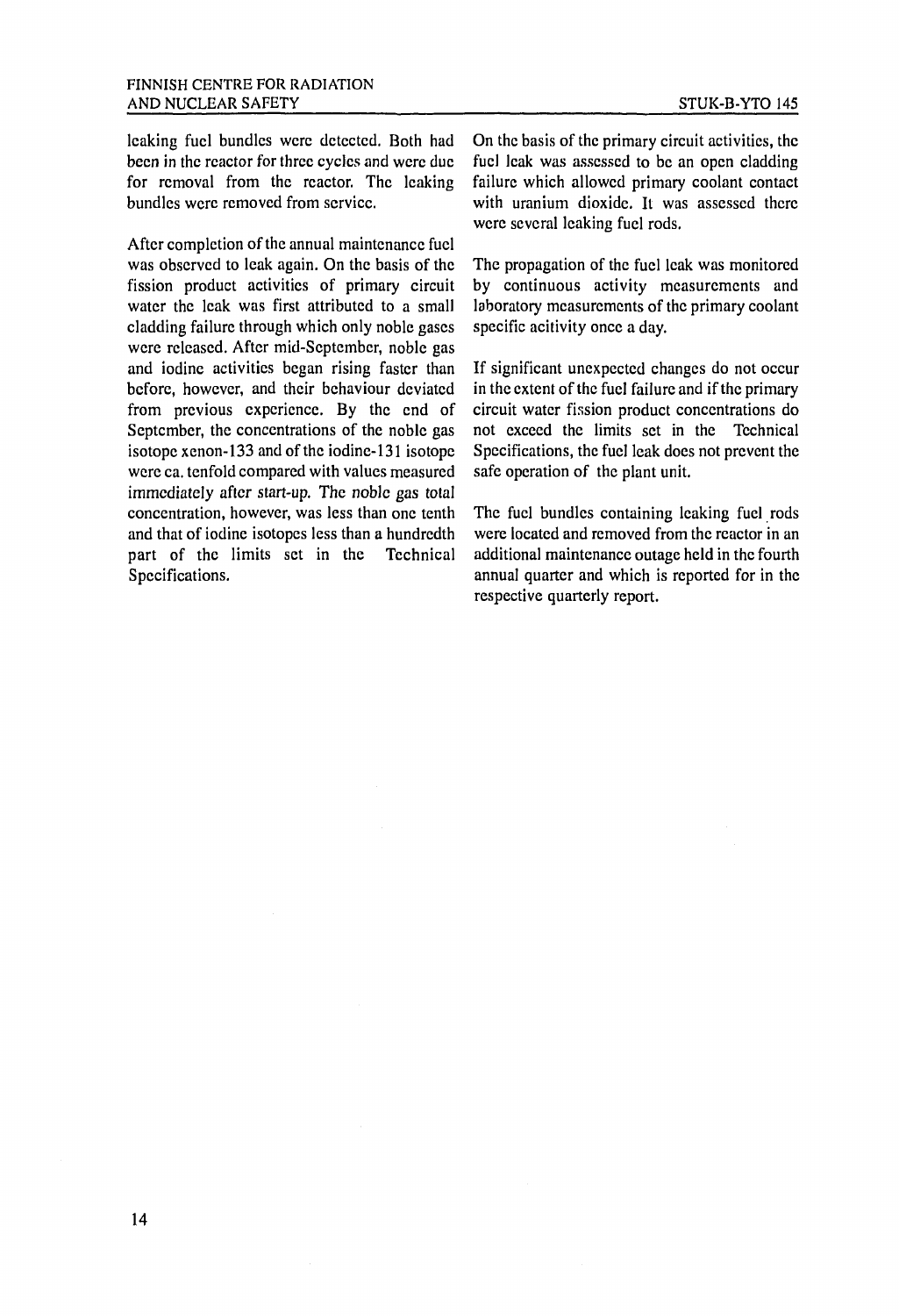### **TVOI**

*No reportable events occurred at TVOI in the third quarter of 1995.*

### **TVO II**

*No reportable events occurred at TVO II in the third quarter of 1995.*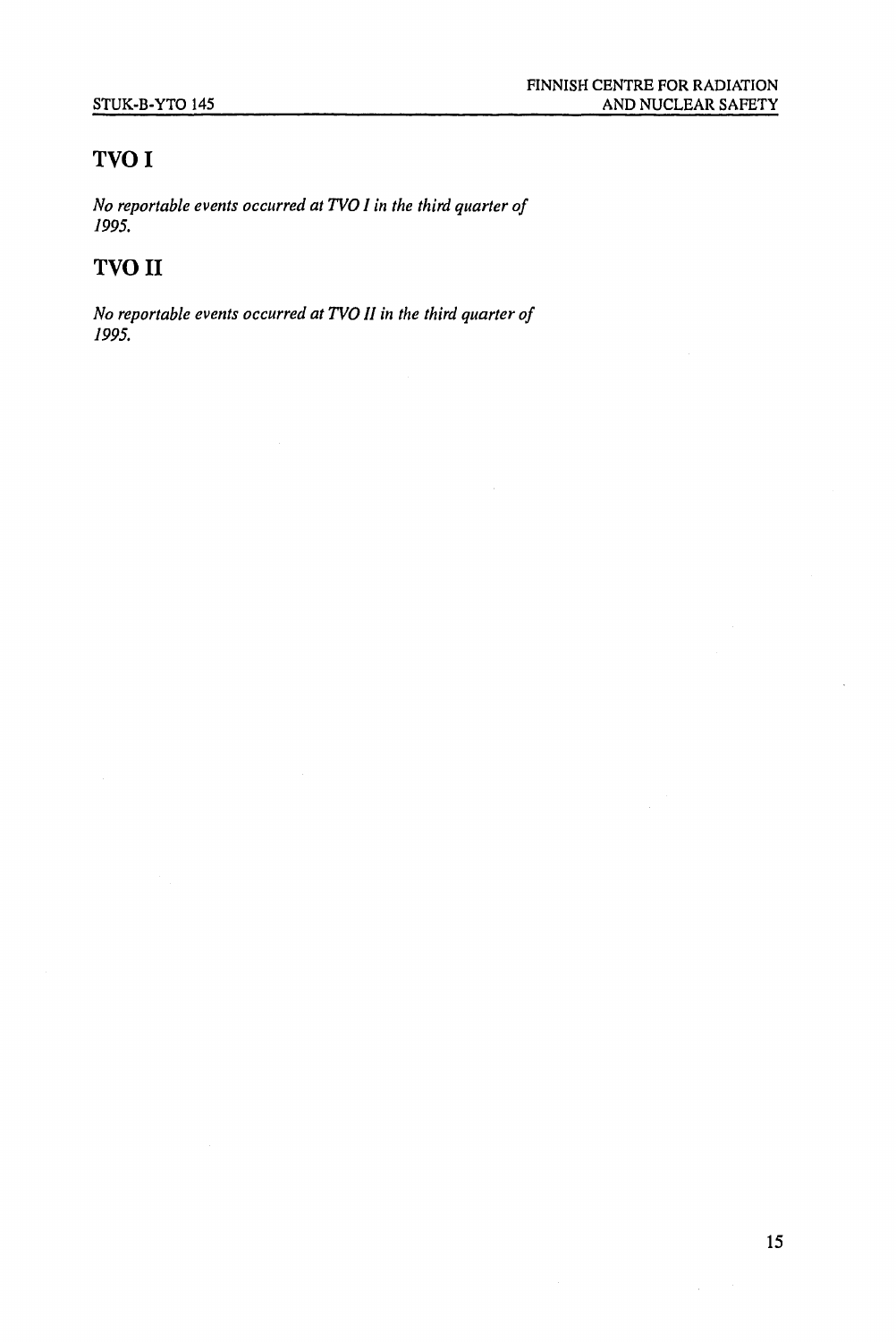### 4 RADIATION SAFETY

*Individual doses to nuclear power plant personnel were below the dose limit. Also environmental releases were well below the release limits. Only such quantities of radioactive substances originating from the plants were measurable in samples collected around Finnish nuclear power plants as have no bearing on the radiation exposure of the population.*

#### 4.1 Occupational exposure

The highest individual dose at a Finnish nuclear power plant in this annual quarter was 17.0 mSv and it was received at Loviisa nuclear power plant. The Radiation Decree stipulates that the effective dose caused by radiation work to a worker shall not exceed 50 mSv in any single year. The dose may not exceed 20 mSv per year as an average over five years. This monitoring of the annual average was started at the beginning of 1992. Radiation doses at Loviisa and TVO nuclear power plants have been below authorised limits.

Occupational dose is mainly incurred during annual maintenance outages. The annual maintenance outages of both Loviisa plant units were in this annual quarter.

The individual dose distribution of nuclear power plant personnel is given in Table III which specifies the number of exposed individuals by dose range and plant site. This information is from STUK's central dose register.

Collective occupational dose at the Loviisa plant units was 0.74 manSv and 0.8 manSv at the TVO units. According to a STUK Guide, the collective dose limit for one plant unit is 2.5 manSv per one gigawatt of net electrical power averaged over two successive years; this means a total annual collective dose of 2.22 manSv/ year and of 3.56 manSv/year for the Loviisa and TVO units respectively.

#### 4.2 Radioactive releases into the environment

In Table IV, the releases of radioactive effluents measured at each plant site and the annual release limits are given. During this report period, releases into the environment were well below authorised limits.

#### 4.3 Environmental monitoring

Radiation safety in the vicinity of Finnish nuclear power plants is monitored by regular sampling and analysis programmes. Environmental dispersion of radioactive releases is monitored and it is ensured that the releases remain below authorised limits. According to the programmes, a total of 171 samples were analysed in this quarter. Also a total of 26 external radiation measurements were made.

Radioactive substances originating in Loviisa nuclear power plant were measurable in four samples of air, three samples of fallout, five samples of algae and two samples of sinking matter. The most common plant-based nuclides were cobalt -58, cobalt-60 and silver-110m; also chromium-51, manganese-54 or antimony-124 were measured in some samples.

In samples collected in the vicinity of TVO nuclear power plant, plant-based radioactive substances were measurable in one sample of deposited material, in one sample of sea water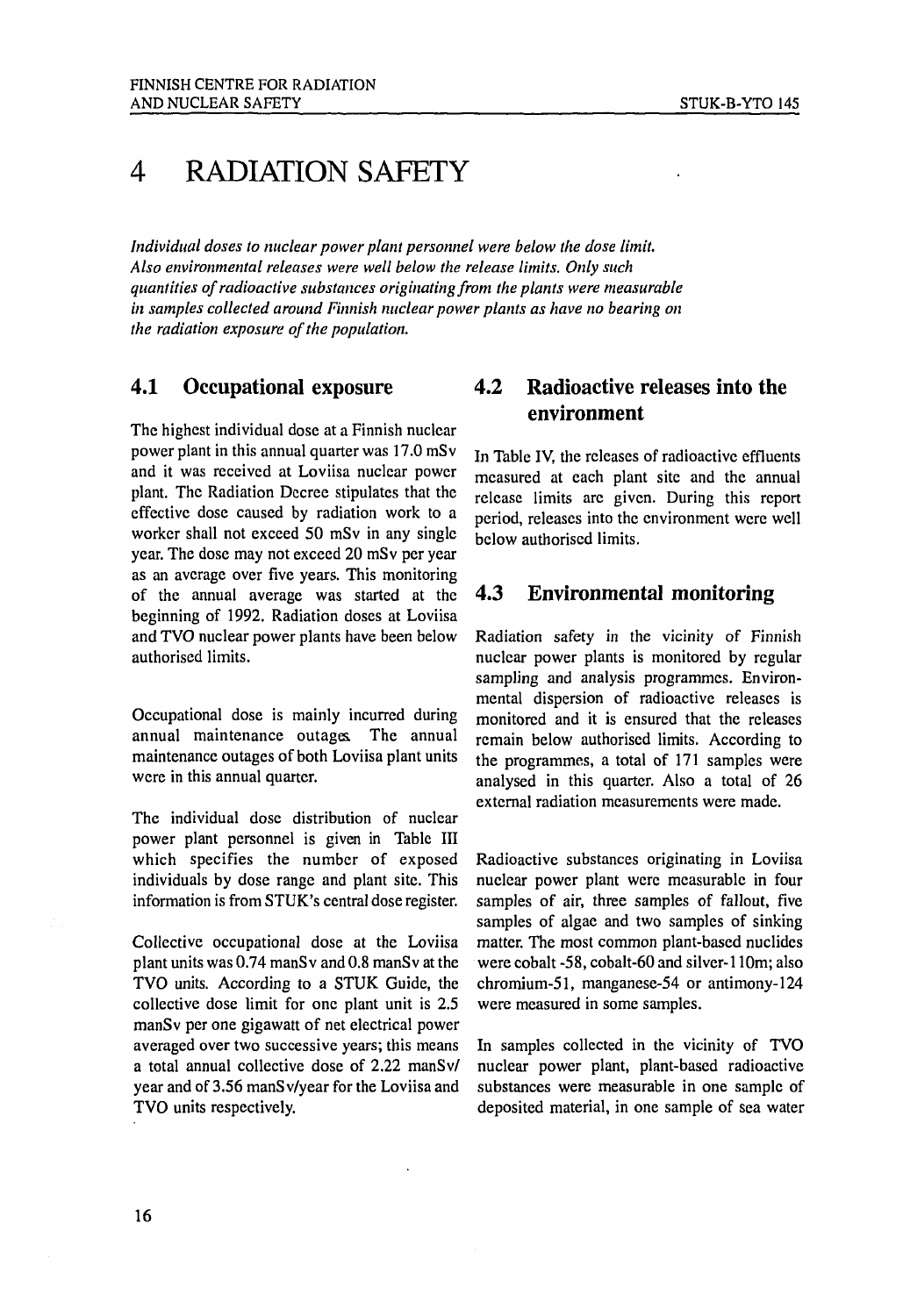| Dose range<br>(mSv)                                                                                                | Number of persons by dose range |            |        |         |                        |                    |  |
|--------------------------------------------------------------------------------------------------------------------|---------------------------------|------------|--------|---------|------------------------|--------------------|--|
|                                                                                                                    | Third quarter 1995              |            |        |         | From beginning of 1995 |                    |  |
|                                                                                                                    | Loviisa                         | <b>TVO</b> | Total' | Loviisa | <b>TVO</b>             | Total <sup>-</sup> |  |
| < 0.5                                                                                                              | 177                             | 89         | 265    | 187     | 488                    | 611                |  |
| $0.5 - 1$                                                                                                          | 108                             | 16         | 134    | 109     | 210                    | 303                |  |
| $1 - 2$                                                                                                            | 78                              | 11         | 111    | 96      | 143                    | 231                |  |
| $2 - 3$                                                                                                            | 60                              | 6          | 74     | 57      | 59                     | 108                |  |
| $3 - 4$                                                                                                            | 30                              | 2          | 40     | 32      | 60                     | 102                |  |
| $4 - 5$                                                                                                            | 21                              | 3          | 30     | 32      | 17                     | 51                 |  |
| $5 - 6$                                                                                                            | 12                              |            | 18     | 14      | 13                     | 41                 |  |
| $6 - 7$                                                                                                            | 4                               |            | 11     | 5       | 5                      | 25                 |  |
| $7 - 8$                                                                                                            | 2                               |            | 9      | 7       | $\overline{2}$         | 16                 |  |
| $8 - 9$                                                                                                            |                                 |            | 3      | 1       | $\overline{2}$         | 10                 |  |
| $9 - 10$                                                                                                           |                                 |            | 6      |         |                        | 13                 |  |
| $10 - 11$                                                                                                          |                                 |            | 3      | 2       |                        | 9                  |  |
| $11 - 12$                                                                                                          |                                 |            | 1      | 1       |                        | 2                  |  |
| $12 - 13$                                                                                                          |                                 |            | 3      |         |                        | 5                  |  |
| $13 - 14$                                                                                                          | 1                               |            | 4      | ŧ       |                        | 4                  |  |
| $14 - 15$                                                                                                          | 1                               |            |        | 1       |                        | 4                  |  |
| $15 - 16$                                                                                                          |                                 |            |        |         |                        | 3                  |  |
| $16 - 17$                                                                                                          | 1                               |            |        | 1       |                        | 8                  |  |
| $17 - 18$                                                                                                          |                                 |            |        |         |                        |                    |  |
| $18 - 19$                                                                                                          |                                 |            |        |         |                        |                    |  |
| $19 - 20$                                                                                                          |                                 |            |        |         |                        | 1                  |  |
| $20 - 25$                                                                                                          |                                 |            |        |         |                        | 2                  |  |
| yli 25                                                                                                             |                                 |            |        |         |                        |                    |  |
| The highest individual dose since beginning of 1995 (23.4 mSv) was received at a nuclear power plant<br>in Sweden. |                                 |            |        |         |                        |                    |  |

Table III. Occupational dose distribution in the third quarter of 1995 and from beginning of 1995.

and in all indicator organisms sampled from the marine environment (algae, bivalves and sinking matter). The detected nuclides were manganese-54, cobalt-58 and -60.

All the measured concentrations were low and require no action.

Radioactive strontium and caesium isotopes (strontium-90, caesium-134 and -137) and plutonium isotopes (plutonium-238, 239+240) originating in the Chernobyl accident and in the fallout from nuclear weapons tests *ire* still measurable in environmental samples. Natural radioactive substances (beryllium-7, potassium-40 and the decay series of uranium and thorium) are also detected. Their concentrations in these samples are usually much higher than the concentrations of substances originating from power plants or fallout.

17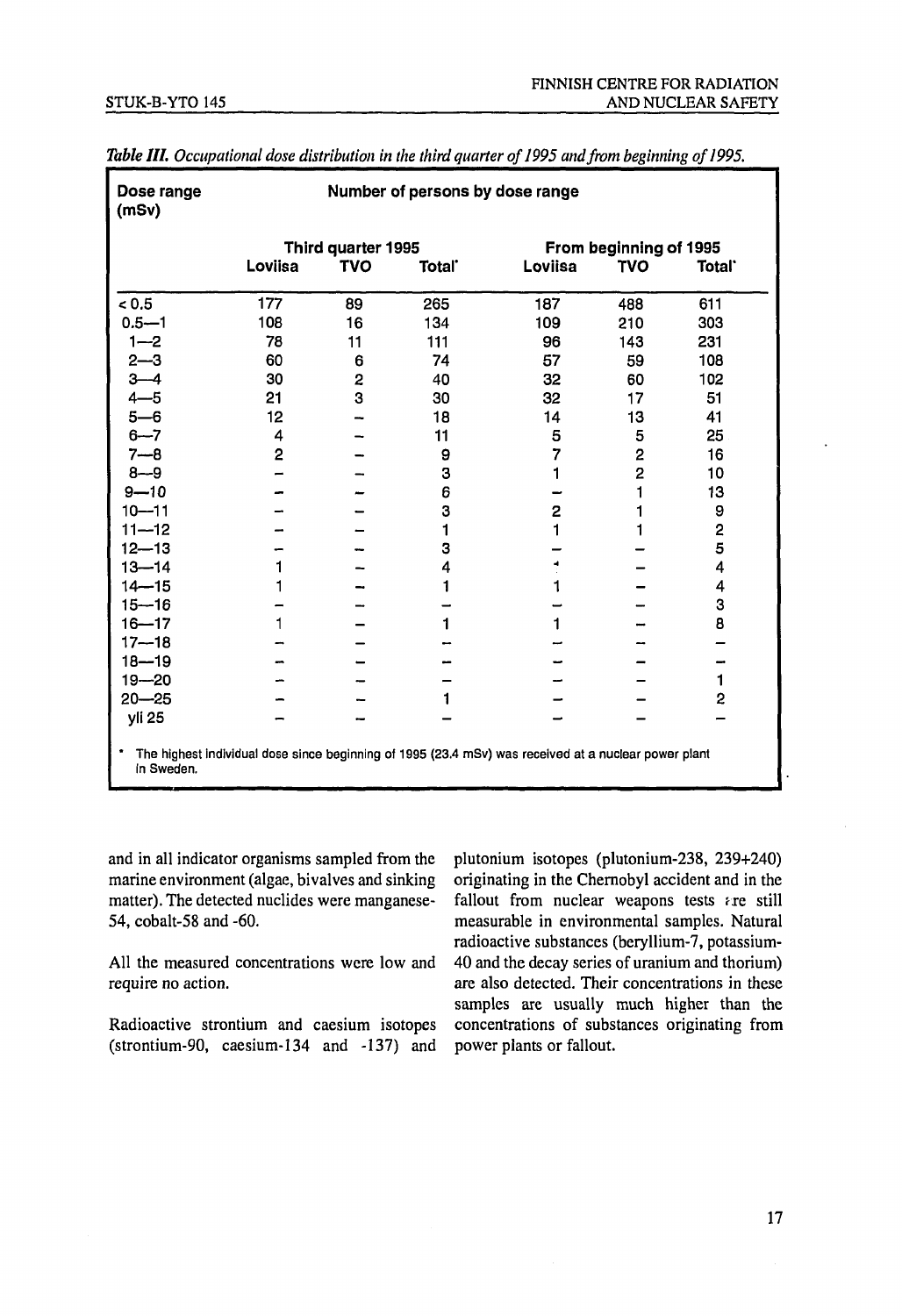#### *Table IV. Radioactive releases by plant site, third quarter 1995.*

| Gaseous effluents (Bq) a)                                                                                                                                                                                                                                                                                                                                                                                                                                                                                              |                                                                       |                                               |                                           |                                            |                                            |  |  |
|------------------------------------------------------------------------------------------------------------------------------------------------------------------------------------------------------------------------------------------------------------------------------------------------------------------------------------------------------------------------------------------------------------------------------------------------------------------------------------------------------------------------|-----------------------------------------------------------------------|-----------------------------------------------|-------------------------------------------|--------------------------------------------|--------------------------------------------|--|--|
| <b>Plant site</b>                                                                                                                                                                                                                                                                                                                                                                                                                                                                                                      | Noble gases<br>(Krypton-87<br>equivalents)                            | <b>lodines</b><br>(lodine-131<br>equivalents) | <b>Aerosols</b>                           | <b>Tritium</b>                             | Carbon 14                                  |  |  |
| Loviisa<br>Report period<br><b>Early 1995</b>                                                                                                                                                                                                                                                                                                                                                                                                                                                                          | $4.9 \cdot 10^{11}$ b)<br>$7.9 \cdot 10^{11}$ b), c) $4.4 \cdot 10^8$ | $4.3 \cdot 10^{8}$                            | $1.3 \cdot 10^{8}$<br>$2.0 \cdot 10^{8}$  | $4.5 \cdot 10^{10}$<br>$1.3 \cdot 10^{11}$ | $3.2 \cdot 10^{10}$<br>$1.0 \cdot 10^{11}$ |  |  |
| Olkiluoto (TVO)<br>Report period<br><b>Early 1995</b>                                                                                                                                                                                                                                                                                                                                                                                                                                                                  | $4.6 \cdot 10^{12}$<br>$9.5 \cdot 10^{12}$                            | $6.0 \cdot 10^{5}$<br>$3.9 \cdot 10^{7}$      | $4.8 \cdot 10^6$<br>$3.0 \cdot 10^{7}$ d) | $3.6 \cdot 10^{10}$<br>$1.0 \cdot 10^{11}$ | e)<br>e)                                   |  |  |
| <b>Annual release limits</b><br>Loviisa<br>Olkiluoto                                                                                                                                                                                                                                                                                                                                                                                                                                                                   | $2.2 \cdot 10^{16}$ f)<br>$1.8 \cdot 10^{16}$                         | $2.2 \cdot 10^{11}$ f)<br>$1.1 \cdot 10^{11}$ |                                           |                                            |                                            |  |  |
| Liquid effluents (Bq) a)                                                                                                                                                                                                                                                                                                                                                                                                                                                                                               |                                                                       |                                               |                                           |                                            |                                            |  |  |
| <b>Plant site</b>                                                                                                                                                                                                                                                                                                                                                                                                                                                                                                      | <b>Tritium</b>                                                        | <b>Other nuclides</b>                         |                                           |                                            |                                            |  |  |
| Loviisa<br>Report period<br><b>Early 1995</b>                                                                                                                                                                                                                                                                                                                                                                                                                                                                          | $1.2 \cdot 10^{12}$<br>$8.7 \cdot 10^{12}$                            | $5.1 \cdot 10^{7}$<br>$5.4 \cdot 10^{7}$      |                                           |                                            |                                            |  |  |
| Olkiluoto (TVO)<br>Report period<br>$2.8 \cdot 10^{11}$<br>$4.3 \cdot 10^{9}$<br>$1.1 \cdot 10^{12}$<br><b>Early 1995</b><br>$2.1 \cdot 10^{10}$                                                                                                                                                                                                                                                                                                                                                                       |                                                                       |                                               |                                           |                                            |                                            |  |  |
| <b>Annual release limits</b><br>Loviisa<br>$1.5 \cdot 10^{14}$<br>$8.9 \cdot 10^{11}$ f)<br>$3.0 \cdot 10^{10}$<br>Olkiluoto<br>$1.8 \cdot 10^{13}$                                                                                                                                                                                                                                                                                                                                                                    |                                                                       |                                               |                                           |                                            |                                            |  |  |
| a) The unit of radioactivity is Becquerel (Bq); $1 Bq =$ one nuclear transformation per second.<br>b) The calculatory release of argon-41 from Loviisa 1 and 2 in krypton-87 equivalents was 3.3 · 10 <sup>11</sup> Bq in the<br>report period and $1.1 \cdot 10^{12}$ Bq from beginning of 1995.<br>a de la contrata de la constantidad de la constantidad de la constantidad de la constantidad de la constantida<br>$\mathbf{A}$ the state of the contracted to account the contracted of the state of the state of |                                                                       |                                               |                                           |                                            |                                            |  |  |

c) In the previous quarterly report, there was an error in the part reporting for noble gase releases via the stack of Loviisa, which has now been corrected. The noble gas release from Loviisa nuclear power plant to the atmosphere was  $2.0 \cdot 10^{11}$  Bq in the second quarter of 1995.

d) In addition to aerosol releases (2.3  $\cdot$  10<sup>7</sup> Bq) reported for the previous quarter, also a minor strontium-89 release  $(1.1 \cdot 10^6$  Bq) occurred, which increases the release of early 1995 to 2.5  $\cdot$  10<sup>7</sup> Bq.

e) The carbon-14 release-estimate based on experimental data was 1.7  $\cdot$  10<sup>11</sup> Bq in Olkiluoto in the report period and 4.7 • 10" Bq from beginning of 1995.

f) The numerical value shows the release limit for the Loviisa plant site, assuming that the sum of various types of release limit shares shall be smaller than or equal to 1.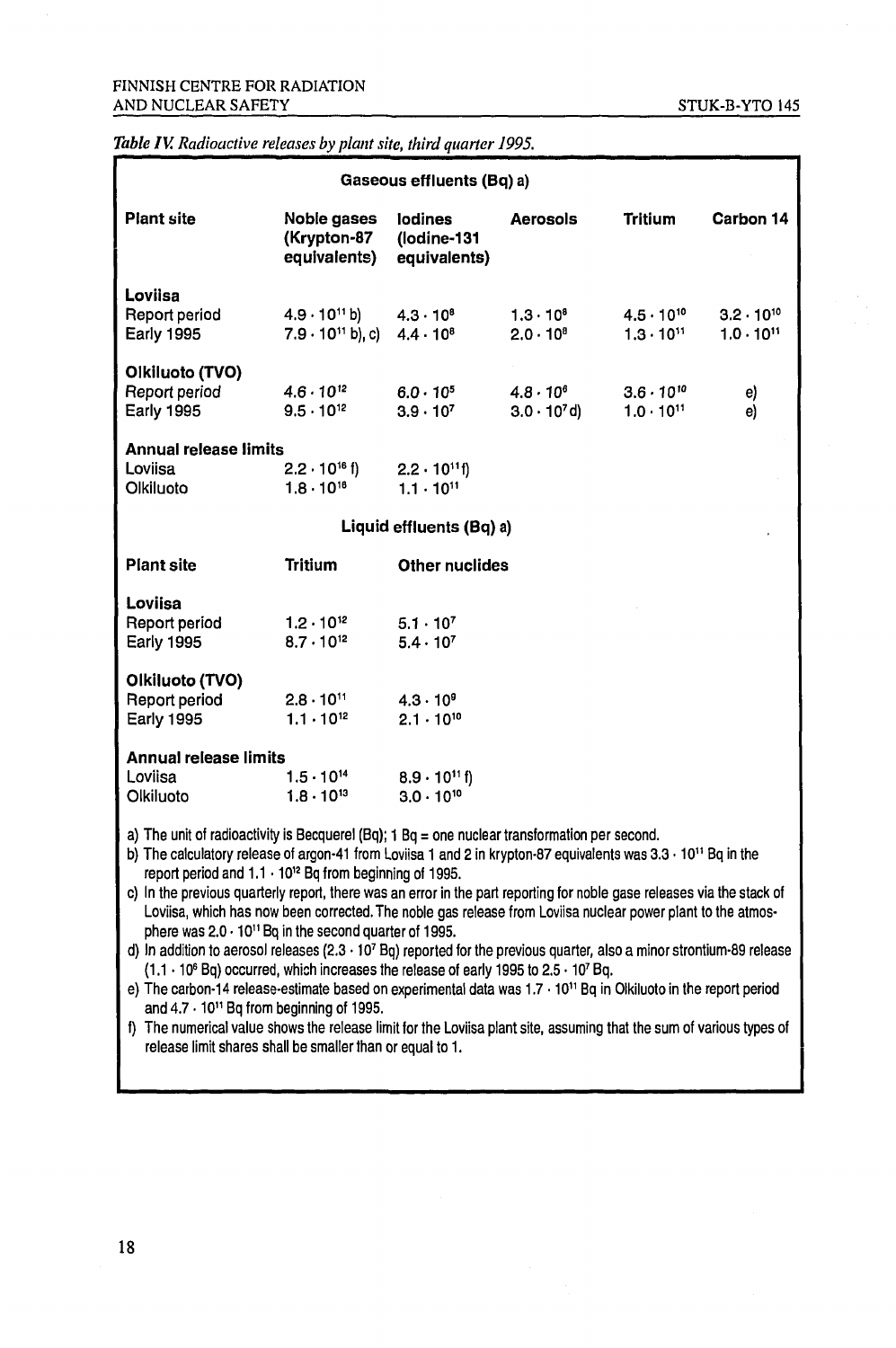### 5 SAFETY IMPROVEMENTS AT NUCLEAR POWER PLANTS

*In the third quarter of 1995, the annual maintenance outages of Loviisa plant units were held during which some safety-significant plant modifications were carried out. TVO's units I and II were in operation for most of the time and no significant plant modifications were made in this period.*

Manually operated dampers were installed downstream of the filters in the back-up diesel air-intake channels of Loviisa plant unit which enable supply of air to the diesels from the diesel rooms. This modification ensures the operation of the diesels in an event in which the filters of the air-intake channel have been blocked e.g. by a heavy snow storm The modification was carried out at both plant units, with the exception of one diesel at Loviisa 1 plant unit for whose part the modification was postponed until the next outage.

The control building cable space drainage system was improved to prevent overloading of sumps in the event of flooding. At Loviisa 2 plant unit, two new drain pipes were installed in these spaces and old drain pipes were replaced with larger pipes. At Loviisa 1 plant unit, existing drain pipes were enlarged. Furthermore, four level alarm switches were installed in the same space at both units to ensure that control room personnel receive a timely indication of possible flooding to take the necessary measures. The cable spaces may become flooded in consequence of a fire water pipe rupture or during sprikler operation if the drainage system becomes blocked.

 $\mathbf{r}$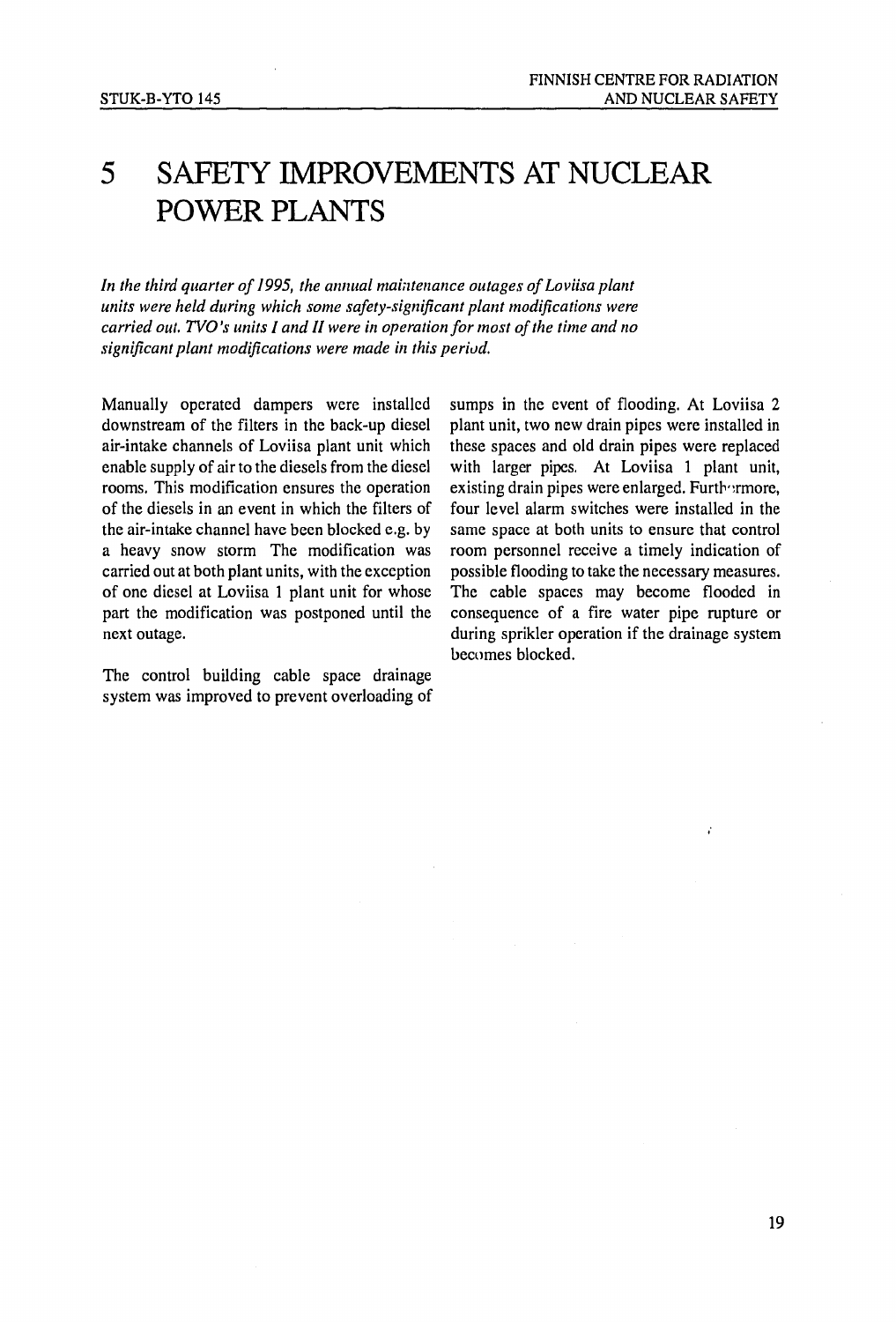REGULATORY CONTROL OF NUCLEAR FACILITIES

| <b>Council of State</b><br><b>Decisions</b>                         | <b>Regulatory control and inspections</b><br>by the Finnish Centre for Radiation and<br><b>Nuclear Safety</b>                                                                                                                                                                                                                                                                                                                                                                                                                                                          |
|---------------------------------------------------------------------|------------------------------------------------------------------------------------------------------------------------------------------------------------------------------------------------------------------------------------------------------------------------------------------------------------------------------------------------------------------------------------------------------------------------------------------------------------------------------------------------------------------------------------------------------------------------|
| $\bullet$<br><b>Decision in Principle</b>                           | Preparation of a nuclear power plant project<br>Preliminary plans for the plant and safety principles<br>Location and environmental impact of the plant<br>Arrangements for nucler fuel and nuclear waste<br>management                                                                                                                                                                                                                                                                                                                                                |
| ٠<br>$\bullet$<br>٠<br><b>Construction Permit</b>                   | <b>Plant design</b><br>Preliminary safety analysis report on the planned structure<br>and operation of the plant plus the preliminary safety<br>analysis<br>Safety classification of components and structures<br>Quality assurance plan<br>Plans for nuclear fuel and nuclear waste management<br>Physical protection and emergency preparedness                                                                                                                                                                                                                      |
| ۰<br>٠<br>٠<br>$\bullet$<br>۰<br>٠<br>٠<br><b>Operating Licence</b> | <b>Construction of plant</b><br>Construction plans, manufacturers, final construction and<br>installation of components and structures<br>Performance tests of systems<br>Final safety analysis report on the structure and operation of<br>the plant and the final safety analyses<br>Probabilistic safety analysis<br>Composotion and competence of the operating organisation<br><b>Technical Specifications</b><br>Nuclear fuel management and safeguards<br>Methods of nuclear waste management<br>Physical protection and emergency preparedness                 |
| $\bullet$<br>$\bullet$<br>$\bullet$<br>٠<br>$\bullet$<br>٠<br>٠     | <b>Plant operation</b><br>Start-up testing at various power levels<br>Maintenance, inspections and testing of components and<br>structures<br>Operation of systems and the whole plant<br>The operating organisation and management<br>Training of personnel<br>• Qualifications of individuals<br>• Operational incidents<br>Repairs and modifications<br>Refuelling<br>Nuclear fuel management and safeguards<br>Nuclear waste management<br>Radiation protection and safety of the environment<br>Physical protection and emergency preparedness<br>Fire protection |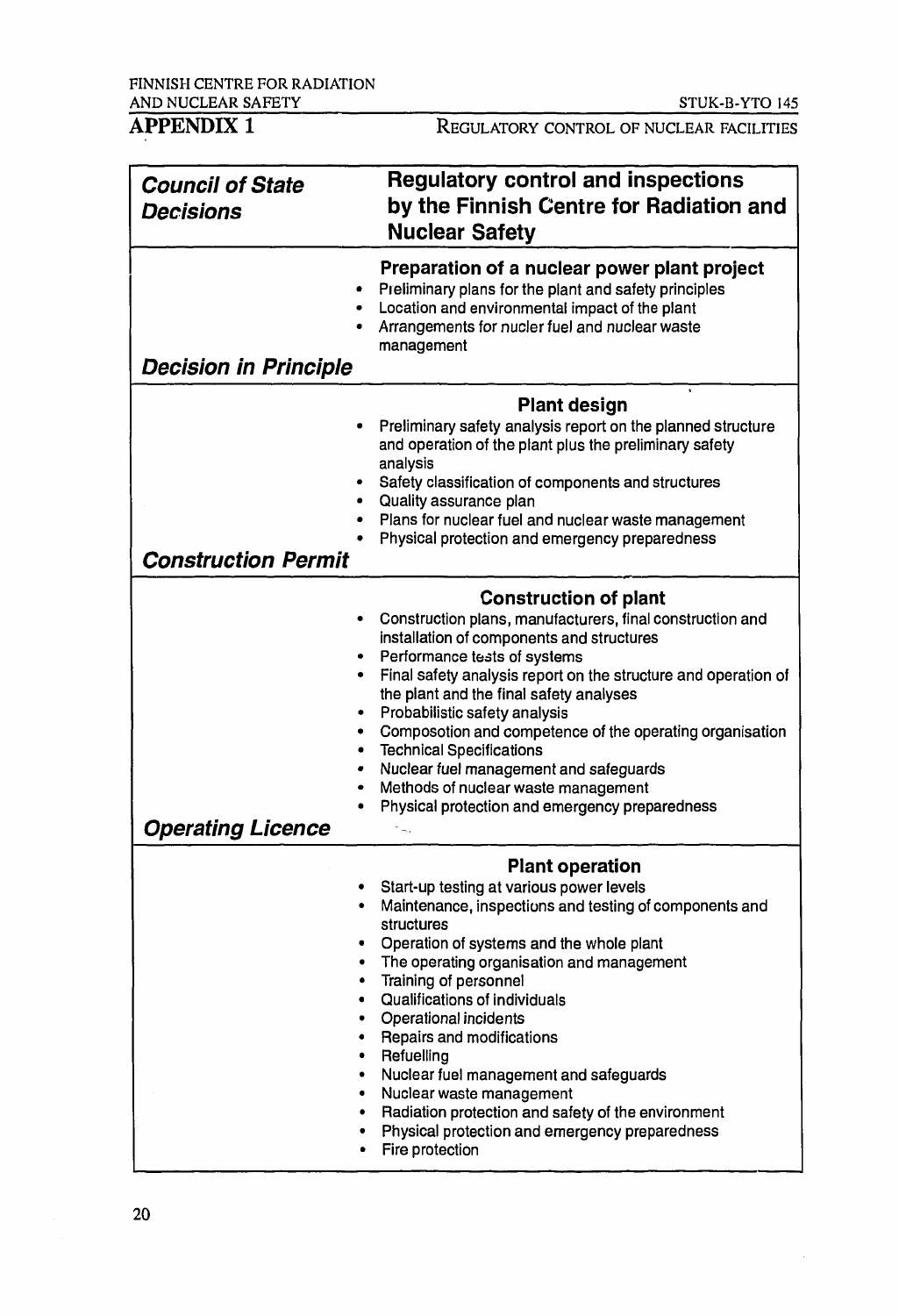#### STUK-B-YTO 145

### PLANT DATA **APPENDIX 2**

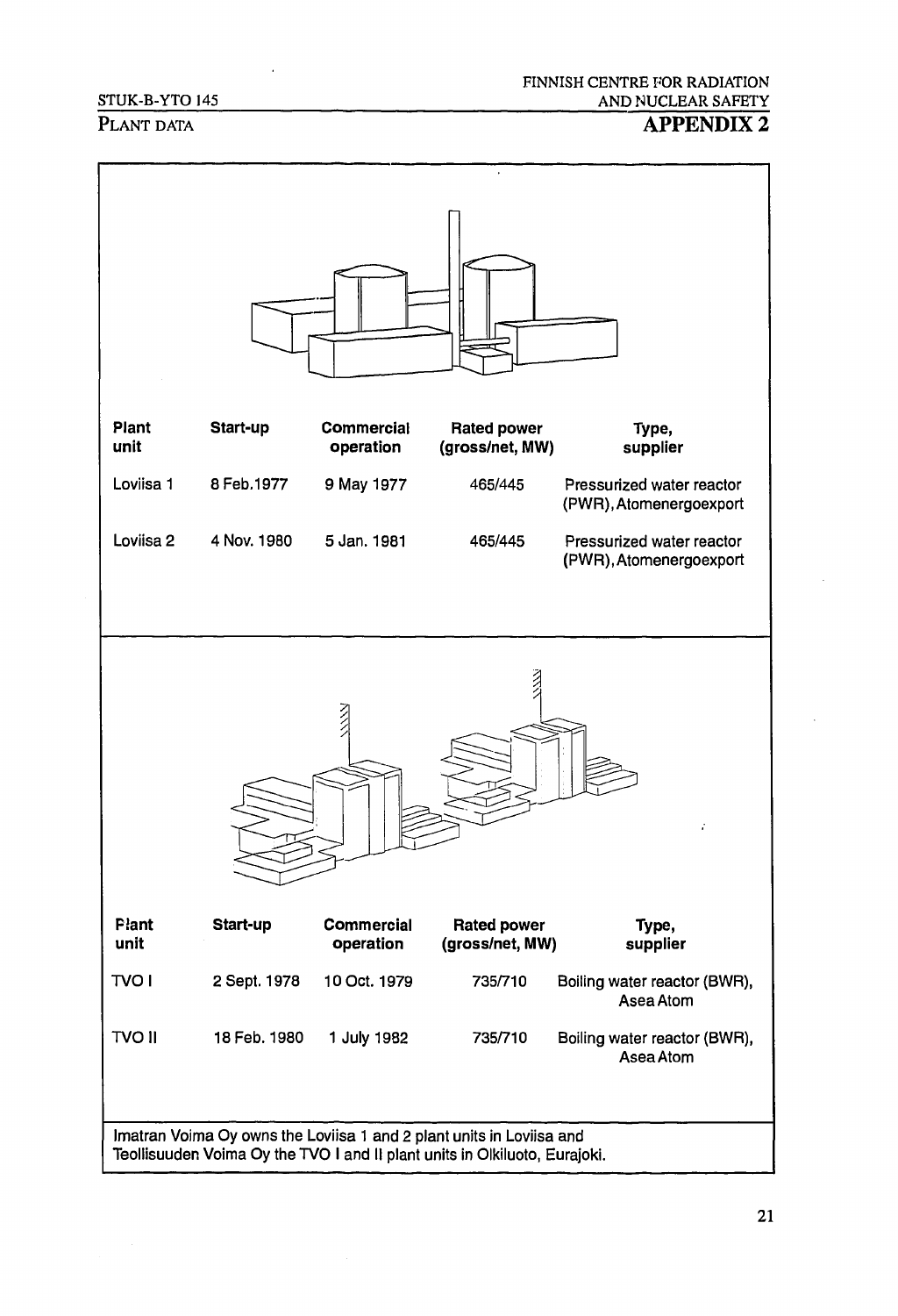## **CONTRIBUTORS**

 $\ddot{\phantom{a}}$ 

**Finnish Centre for Radiation and Nuclear** Esa Sederholm<br> **Safety/Nuclear Safety Department:** Heikki Saarikoski **Safety/Nuclear Safety Department:** Heikki Saar<br>Pauli Kopiloff Seija Suksi Pauli Kopiloff Pekka Lehtinen Jouko Mononen **Finnish Centre for Radiation and Nuclear** Mervi Olkkonen (translation)<br>Veli Riihiluoma

Safety/Research Department:<br>Tarja K. Ikäheimonen Seppo Klemola